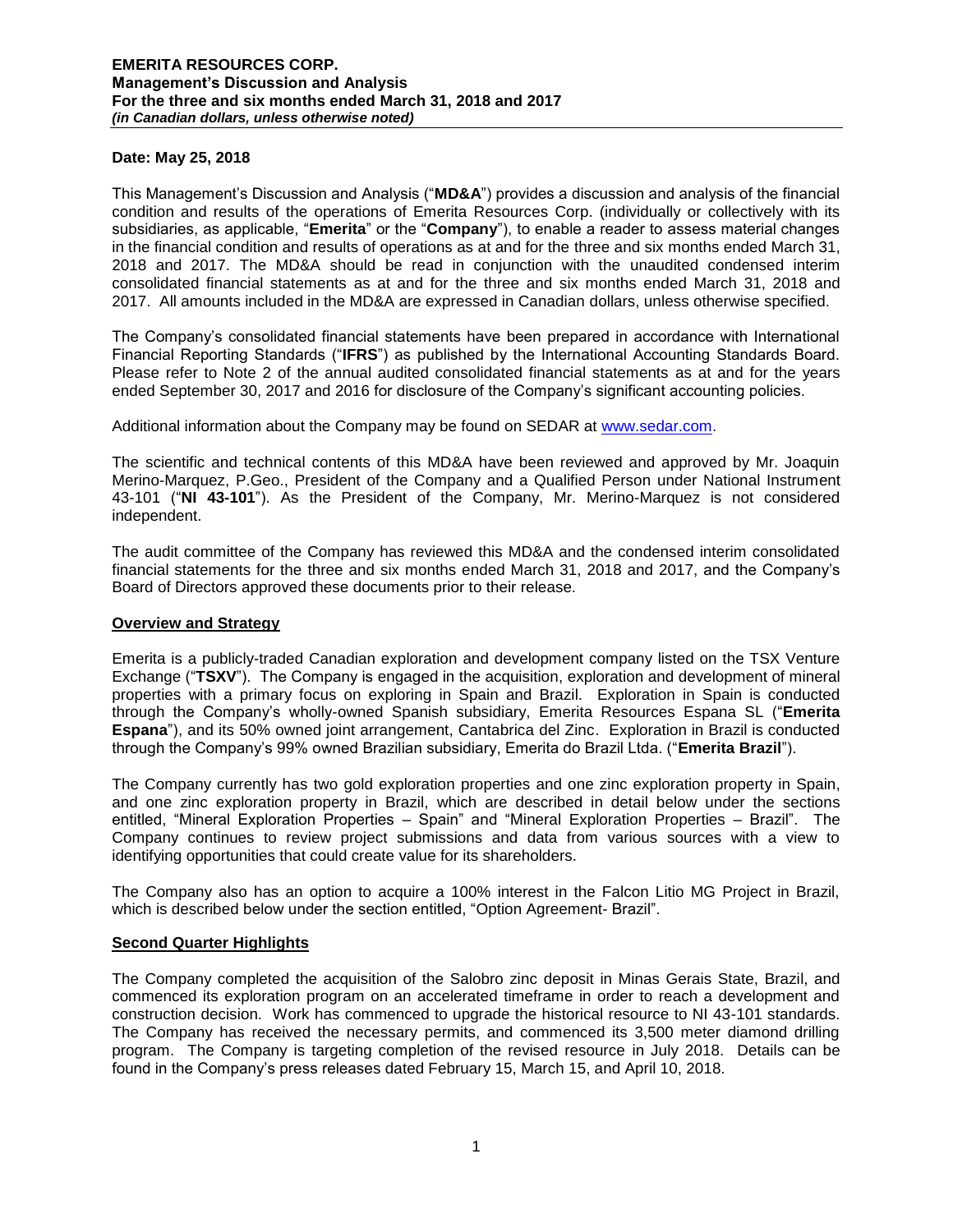# **Summary of Properties and Projects**

#### **Mineral Exploration Properties – Brazil**

#### **Salobro Zinc Project**

On July 14, 2017, the Company entered a definitive agreement (the "**Definitive Agreement**") with Vale S.A. ("**Vale**") and IMS Engenharia Mineral Ltda. ("**IMS**") to acquire the Salobro zinc project ("the **Salobro Project**"). The Company completed the acquisition on March 15, 2018.

In connection with a binding letter of intent ("**LOI**"), the Company created a Brazilian subsidiary, Zinco das Gerais, to formally hold and operate its Brazilian projects, including the Salobro Project. The Company currently owns 75% of Zinco das Gerais with an exclusive right to acquire the remaining 25% interest from IMS at its sole option.

On May 23, 2018 the Company provided initial assay results from its ongoing diamond drill program at Salobro. The phase 1 drill program contemplates 3,500 meters (23 drillholes) of diamond drilling intended to expand the existing resource. The drill program also includes four drillholes required for QA/QC to complete a NI 43-101 compliant resource calculation and six large diameter (PQ) drillholes for metallurgical testwork (400 Kg).

The drill program is progressing as planned, and as of the May 23, 2018 news release, 2,133.90 meters had been drilled (15 drillholes), and assay results for two drill holes had been received by the Company.

| SALOBRO DRLLING SUMMARY (2018 Program) |          |        |            |        |        |            |  |
|----------------------------------------|----------|--------|------------|--------|--------|------------|--|
| HOLE-ID                                | FROM (m) | TO(m)  | LENGTH (m) | ZN (%) | PB (%) | $ZN+PB(%)$ |  |
| EMO-SALO-DDH-001                       | 257.90   | 267.52 | 9.62       | 4.05   | 1.24   | 5.29       |  |
| including                              | 264.80   | 267.52 | 2.72       | 9.74   | 3.66   | 13.40      |  |
| EMO-SALO-DDH-002                       | 108.38   | 111.70 | 3.32       | 5.15   | 0.51   | 5.66       |  |

Drilling results reported to date:

Drillhole EMO-SALO-DDH-001 is an in-fill hole that intersected two mineralized zones which together extend over a core interval of 9.62 meters, with higher grade mineralization at the upper and lower parts of the zone separated by a 3.6 meter wide weakly mineralized section in the center of the intercept. Vale's historical drill hole PRM-SALO-FD-009, which was drilled within 24 meters of this intercept, returned 13.92 meters grading 10.39 % Zn and 2.13 % Pb. Vale´s drillhole was not surveyed for deviation.

Drillhole EMO-SALO-DDH-002 was planned to test the up-dip extent of mineral resources at Orebody 1 (see map below). The hole successfully intercepted mineralization at 108 meters (100 meters vertical) extending the mineralized zone approximately 30 meters up dip.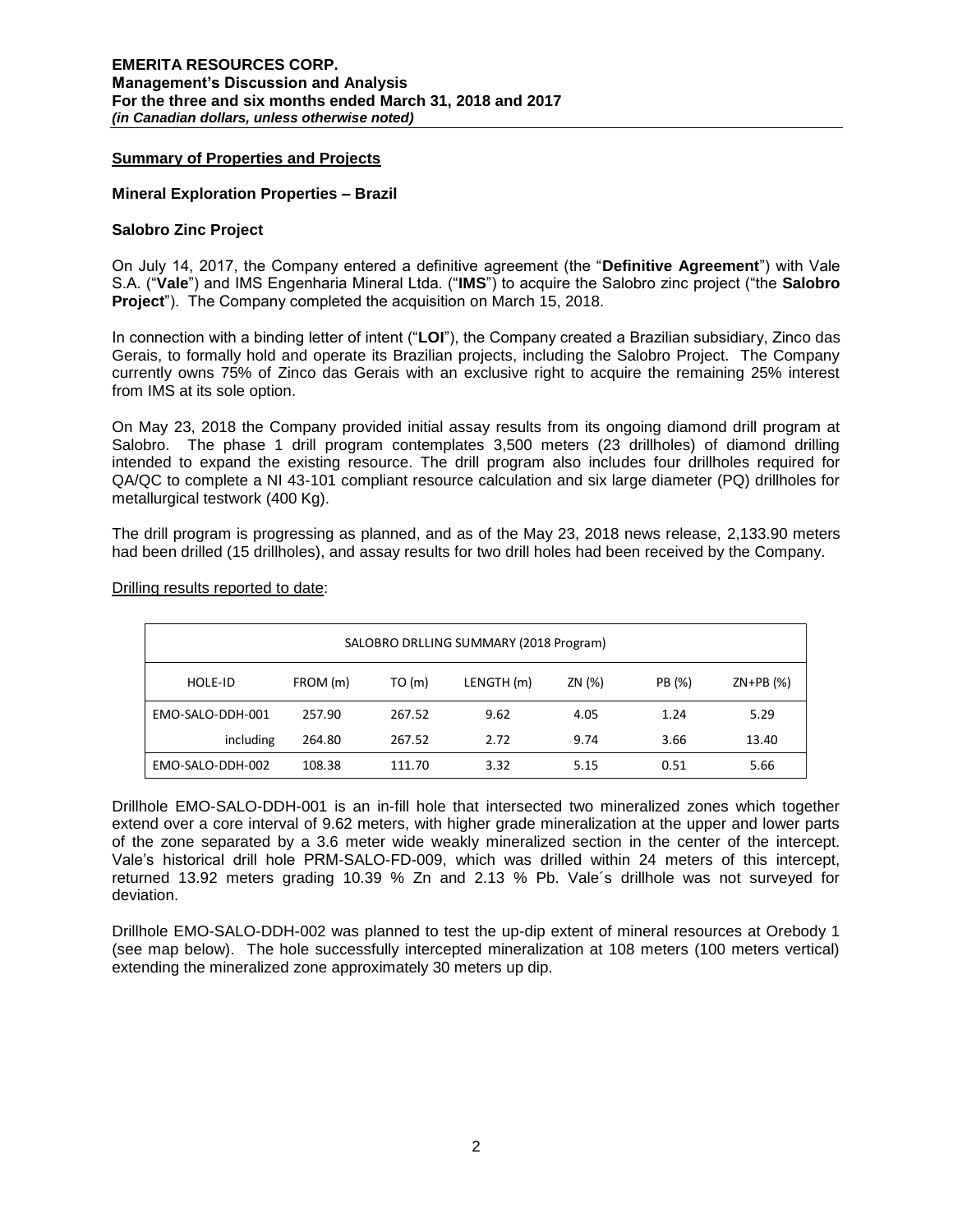

The key deliverable for the ongoing exploration program will be to complete a mineral resource estimate that meets NI 43-101 standards. Emerita is planning to release its inaugural mineral resource estimate for the Salobro Project in July 2018. A NI 43-101 technical report in respect of the Salobro Project entitled "Technical Report on Salobro Zinc Project" dated March 23, 2017 was prepared by Carlos H.C. Costa, P.Geo., and is available under the Company's profile on SEDAR at www.sedar.com and on the Company's website.

The Company has a strong technical team in place in Brazil that has compiled the historical drill data, has completed a deposit model, and has developed the preliminary engineering and conceptual mining plan that will be used to maximize the effectiveness of the ongoing diamond drill program. The Company has commenced its exploration program and has decided to accelerate the project in order to reach a development and construction decision. More details are provided in the Company's press release dated April 10, 2018.

The Salobro Project is comprised of two mining applications covering 1,209.75 hectares in the Municipality of Porteirinha, Minas Gerais State, Brazil, in an area well serviced with infrastructure including a zinc smelter, paved roads, cellular coverage, rail, water and power. The mineralization is hosted in the Riacho dos Machados group, which is described as a metasedimentary sequence of Archean or Paleoproterozoic age. The mineralization is stratabound with sphalerite and galena as the main ore minerals. The metasedimentary sequence comprises carbonates, banded iron formations and banded cherts, suggesting either a Mississippi Valley Type or Sedex depositional environment for the sulphide accumulations. The thickest intercept to date is 13.92 meters grading 10.39% zinc and 2.13% lead. The known mineralization occurs in three lenses all of which remain open for expansion by further drilling.

**A qualified person, as defined in NI 43-101, has not done sufficient work on behalf of Emerita to classify the historical estimate as a current mineral resource and Emerita is not treating the historical estimate as a current mineral resource or mineral reserve. The resource estimate is a historical estimate and should not be relied upon.** A summary of the historical resource estimate can be found on the Company's website in a report entitled "Mineralizações De Zinco E Chumbo Do Depósito Salobro, Porteirinha (Mg) (2006)". According to the report, the Salobro Project deposit is estimated to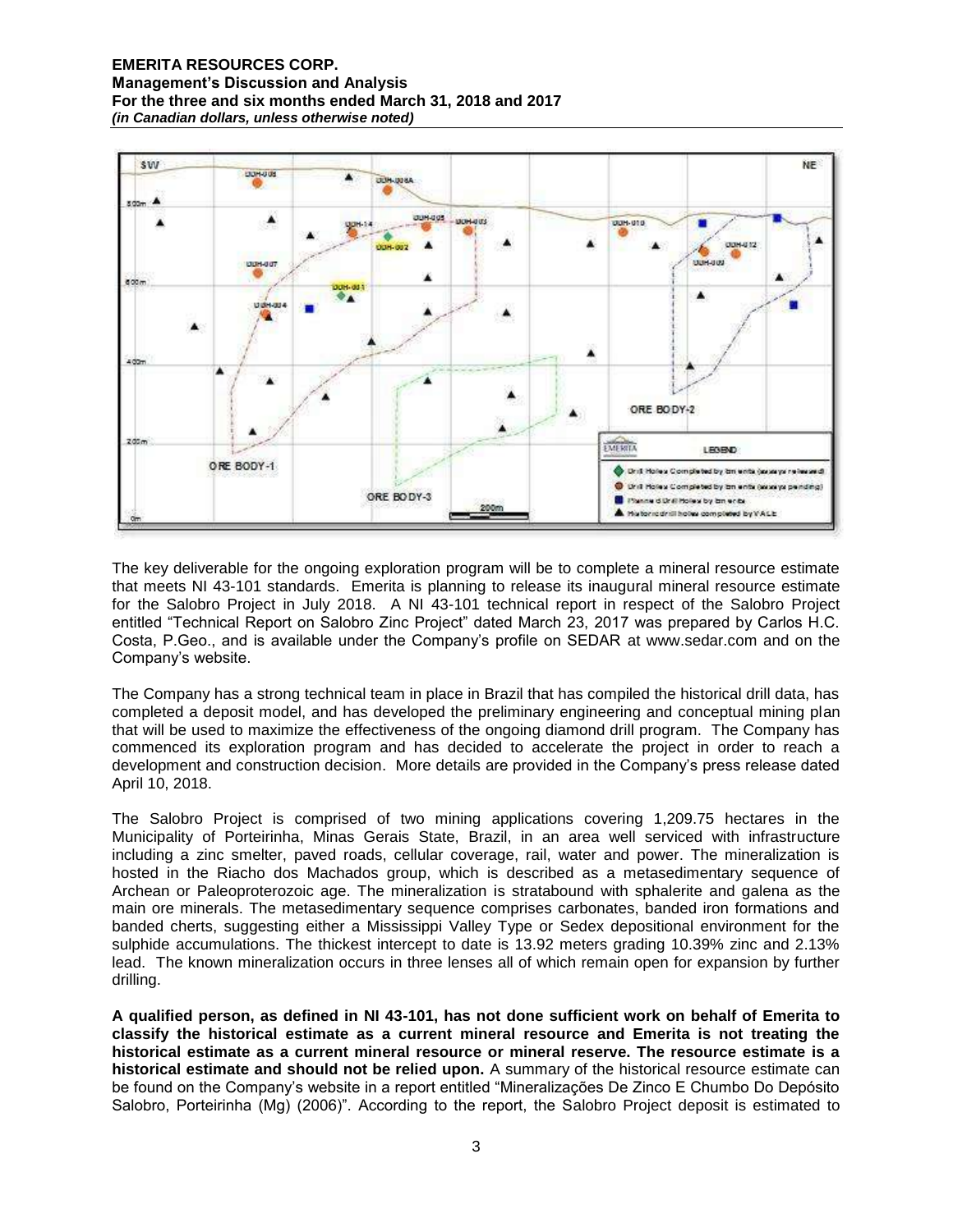contain 8.3 million tonnes grading 7.12% zinc plus lead. The database used to establish the mineral resource estimate includes 40 diamond drill holes (13,884.94 meters of drilling). All borehole collar and down hole surveys, as well as a topographic survey with contour lines spaced at five meters, were provided to Emerita from the previous operators of the Salobro Project. Historical technical reports that included specific gravity and other technical commentary have also been provided to Emerita. All assays were completed at Vale's laboratory and there is no reference to external and independent duplicate assay samples in the database. The deposit remains open for further expansion.

Pursuant to the Definitive Agreement, the Company paid USD\$350,000 in cash to Vale, and will make additional cash payments on the following schedule:

- US\$1,650,000 on or before the first anniversary of the Definitive Agreement;
- US\$1,500,000 on or before the third anniversary of the Definitive Agreement; and
- US\$3,000,000 on or before the seventh anniversary of the Definitive Agreement.

Zinco das Gerais shall hold the Salobro Project in trust for Vale until the Consideration has been fully paid by Emerita. If Emerita fails to pay any installment of the Consideration to Vale and Emerita does not remedy this breach within 30 days, Vale may request that the Salobro Project be returned by Zinco das Gerais or IMS, as applicable, to Vale and Vale shall retain any portion of the Consideration it has received up until such time. Vale shall not refund any of the legal fees and court costs paid by Emerita regarding this Transaction.

As consideration for IMS transferring the rights to the Salobro Project to Zinco das Gerais, the Company issued 1,000,000 of its common shares to IMS on March 15, 2018. The Company has the right to acquire IMS's 25% interest in Zinco das Gerais, up to 48 months from the date of Definitive Agreement execution, by paying CAD\$2,000,000 in cash to IMS or its nominee and issuing an additional 1,000,000 common shares to IMS or its nominee.

# **Mineral Exploration Properties – Spain**

The Company has interests in one zinc property and two gold exploration properties in Spain. The three properties are (i) Plaza Norte, located in the Reocin Mining Camp in Cantabria, northern Spain (ii) Las Morras, located in the Extremadura region, Spain, and (iii) Sierra Alta, located in the Asturias region in northwestern Spain. Each of the properties is comprised of exploration permits that were issued by the Cantabrian, Extremadura, and the Asturian regulatory authorities, respectively.

# *Plaza Norte Property – Description*

On October 26, 2017, the Company, along with its Spanish joint venture partner, Aldesa, was awarded exploration concessions for 120 claims comprising 3,600 hectares in the Santillana Syncline (the "**Plaza Norte Project**"), through the public tender organized by the government of Cantabria. The rights to the Plaza Norte Project have been granted for an initial term of three years, with the option to renew.

The Company participated in the tender process through a joint venture company, Cantabrica del Zinc ("the **JV Co**"), of which the Company owns a 50% interest with the Aldesa Group of Companies ("**Aldesa**"). Details about Aldesa can be found at [www.aldesa.es.](http://www.aldesa.es/) Aldesa is a specialized infrastructure construction group with over 40 years experience in the construction industry in Spain and internationally. Emerita and Aldesa formed a joint venture for the purpose of participating in the exploration and development of the Plaza Norte Project. Under the terms of the joint venture, the parties are equally represented on the board of directors of the JV Co, and Emerita is the operator of the board-approved exploration programs.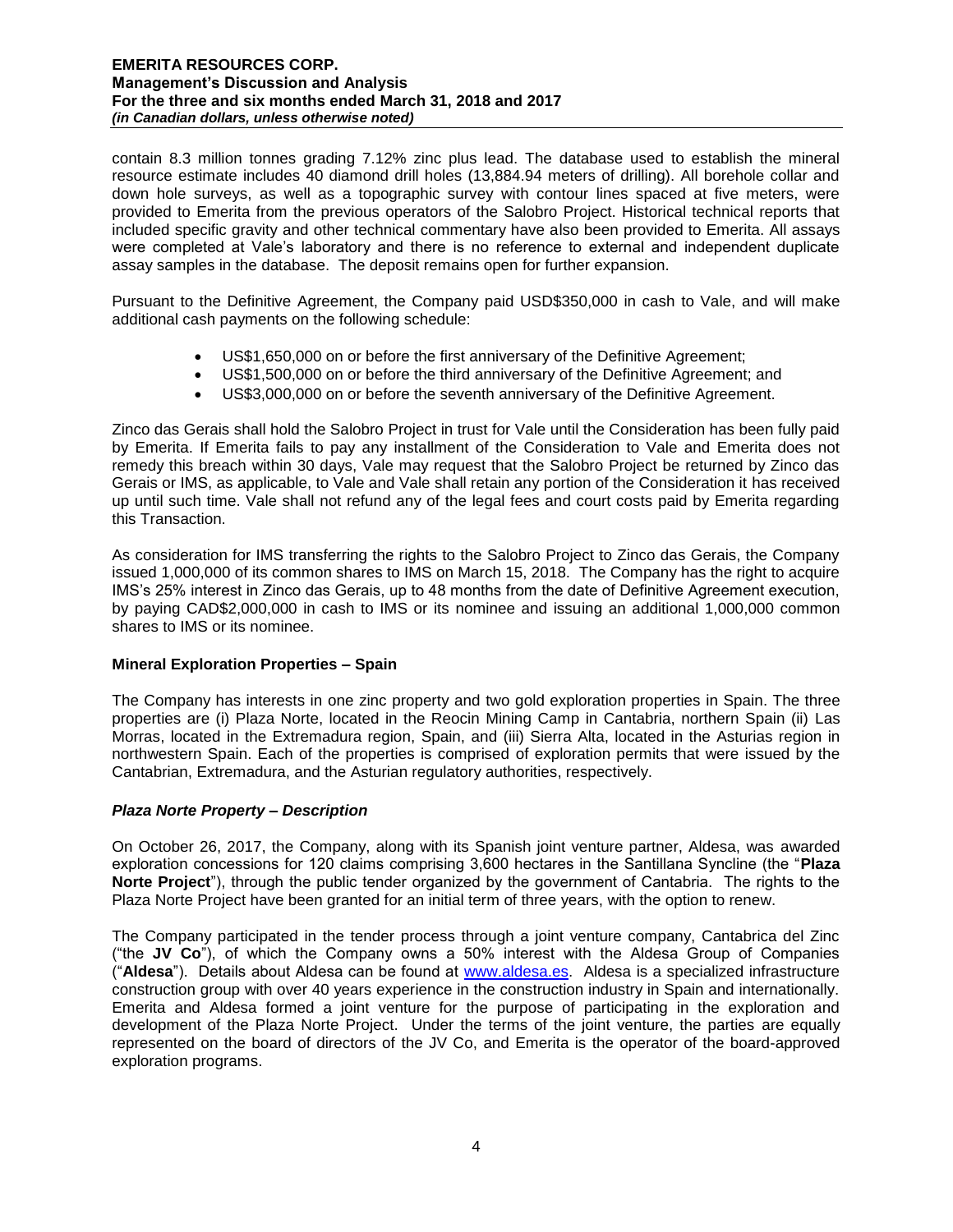The Plaza Norte Project is in the Cantabria Region, northern Spain, in the Reocin mining district. The Cantabria region is characterized by first world infrastructure including an industrial port and an excellent rail and road network. The Reocin mine is a past producing zinc mine and among the richest zinc mines in the world. The exploration tender launched by the government of Cantabria encompassed a total of 460 claims comprising 13,800 hectares, of which 120 claims were strategically selected by the JV Co based on a detailed review of the historical data.

# *Plaza Norte Property – Exploration*

In support of its drill program, the Company has acquired the historical database for the Plaza Norte Project which includes more than 300 drill holes (approximately 73,000 metres of diamond drilling) with numerous high grade intercepts. Initial drilling will be designed to establish a resource within target areas where mineralization is already indicated by wide spaced drilling.

# *Plaza Norte Property – Outlook*

The Company's Spanish technical team has commenced the permitting process to support a 5,000 meter diamond drill program on priority targets that already have high grade intercepts with the objective of establishing a NI 43-101 resource. Permitting is expected to be completed in June 2018.

# *Las Morras Property – Description*

The original exploration permit for the Las Morras property comprised 230 claims, totaling approximately 7,000 hectares. The permit for Las Morras was granted on 2012 and expired on April 17, 2015 but was renewable for an additional three-year term. The Company applied for an additional two-year term and received approval of the renewal for a period of two years on August 20, 2015. A subsequent renewal for an additional period of 2 years was granted on January 20, 2017. This property is located in the eastern part of the Badajoz province of Spain.

# *Las Morras Property – Outlook*

On November 14, 2017 the Company granted an option ("**the Option**") to Copper One Inc. ("**Copper One**") to acquire a 100% interest in the Las Morras property. As consideration for the Option, Copper One paid \$25,000 in cash to the Company on November 17, 2017 and an additional \$75,000 in cash to the Company on January 9, 2018.

In order to exercise the Option, Copper One shall:

- o pay \$100,000 in cash to the Company on or before November 14, 2019;
- $\circ$  spend \$500,000 on exploration activities on the project on or before November 14, 2019;
- o pay \$250,000 in cash to the Company on or before November 14, 2020;
- $\circ$  spend \$1,500,000 on exploration activities on the project on or before November 14, 2021; and
- $\circ$  grant to the Company a 2% net smelter returns royalty on the project.

The Company will hold the project in trust for Copper One until the Option is exercised and the project is assigned and transferred. If Copper One does not exercise the Option, the Company will retain the project. During the option period, Copper One will have the right to designate the operator of the project.

# *Sierra Alta Property – Description*

The Sierra Alta property is comprised of one exploration permit which consists of 90 mining claims comprising 2,700 hectares in the "Navelgas Gold Belt" in the Asturias region of northwestern Spain. The Company applied for the permit on November 18, 2013 and received notice that the permit for the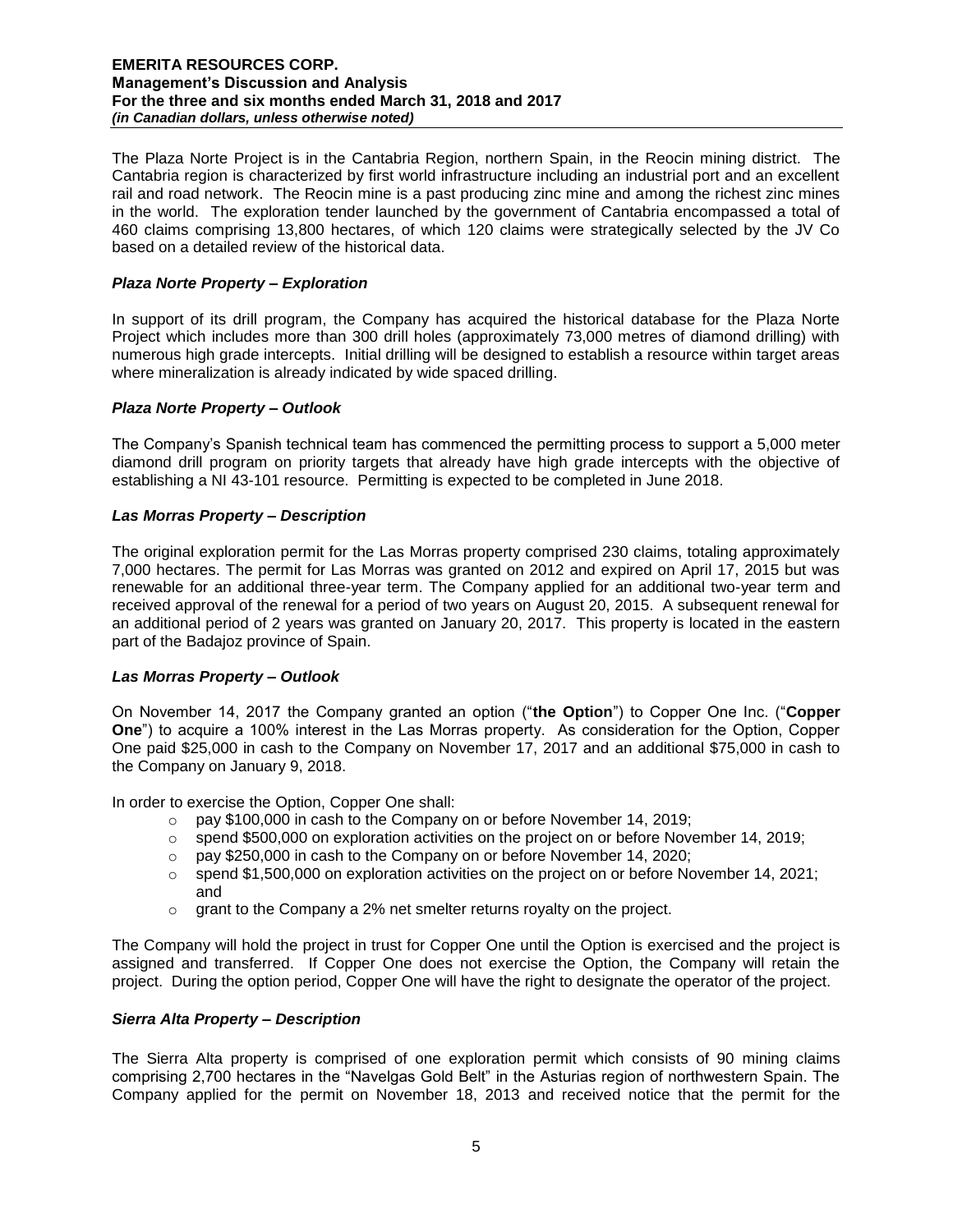property had been granted on July 26, 2015. The concession is valid for a three-year term and is renewable for equal and successive periods of three years. The Sierra Alta project is in a comparable geological environment to the El Valle-Boinas and Carles gold mines which operate 35 kilometres to the east of the project. Gold mineralization in the area typically occurs in high grade epithermal veins, skarns, and as intrusive related gold deposits. High grade gold samples in bedrock were identified by the Company during the initial property assessment, with grades of up to 10.65 g/t gold.

The area is characterized by extensive ancient Roman gold mine workings that align for over 10 kilometres along a NNE-SSW striking structure, of which the two largest historical excavations occur within the property boundary.

In July 2017, the restoration and investigation plan submitted to the local authorities was approved. This document initiates the three-year period of concessions and establishes the expiry date of the permit of July 31, 2020. The concessions period can be renewed for another three-year period, subject to conditions.

# *Sierra Alta Property – Exploration*

In July 2016, the Company commenced exploration on the Sierra Alta property. The initial exploration program consisted of detailed geological mapping, bedrock sampling and trenching, where required. The program was designed to identify and evaluate areas with high grade gold mineralization along more than four kilometers of strike length and prioritize the target areas for diamond drilling in a subsequent program. The initial area of focus is characterized by a high density of ancient Roman mining excavations which are distributed along a geological structure that appears to control the distribution of the mineralization.

There are two main gold geochemical anomalies within the Sierra Alta property. The anomaly in the North is approximately 3.0 kilometres long by 300 metres wide, and the one in the South is approximately 1.5 kilometres long by 200 metres wide. Recent exploration has been focused on the Northern anomaly where there is a high concentration of ancient mining excavations.

On November 3, 2017, a formal work plan was submitted to the regional mining authorities and the Company received approval of the plan for a probation period of one year on December 21, 2017.

# *Aznalcóllar Tender*

On December 16, 2014, the Company submitted a detailed technical proposal, which was the final requirement for the final stage of the public tender process for the Aznalcóllar Project.

The Aznalcóllar Project is a past producing property within the Iberian Pyrite Belt that hosted the Aznalcóllar and Los Frailes open pit zinc-lead-silver mines. The focus of the project is the re-development of the Los Frailes deposit which was developed in the mid-1990s. The historical open pit mineral resource as calculated by the previous operator of the mine was estimated to be 71 million tonnes grading 3.86% zinc, 2.18% lead, 0.34% copper and 60 ppm silver.

On February 23, 2015, the panel evaluating the bids for the Aznalcóllar Project on behalf of the Junta of Andalusia (the "**Panel**") recommended that the tender be granted to one of the Company's competitors in the bidding process. On February 26, 2015, the Head of the Mine Department of the Junta Andalusia confirmed that the tender process had been concluded and formally granted the tender to the Company's competitor, Minera Los Frailes SL ("**Los Frailes**").

Given the strength of its proposal, the Company initiated an appeal to the tender process and intends on continuing discussions with the responsible officials. The Company submitted the appeal on February 27, 2015 which was accepted by a Seville court judge on March 2, 2015.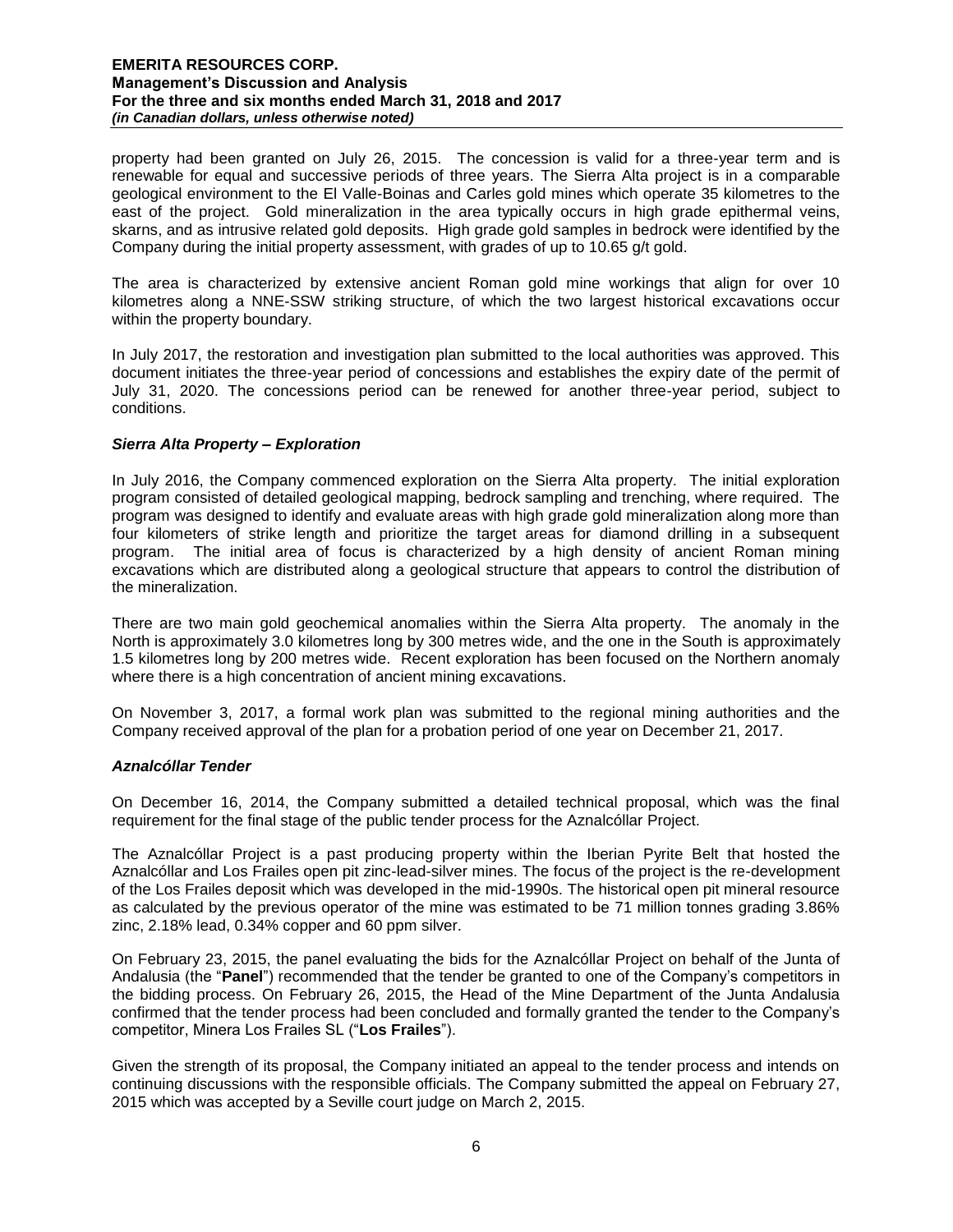The timing of the appeal process cannot be determined at this time and whether or not this process will result in the Company ultimately winning the rights to Aznalcóllar project remains uncertain.

# *Paymogo Tender*

In September 2017, the Upper Court of Andalusía ("**the Upper Court**") ruled in favour of Emerita's appeal relating to the awarding of the Paymogo Zinc Project ("**the Paymogo Project**") tender to Mina de Aguas Tenidas SA ("**Matsa**") and ordered that the qualifying bids pursuant to the tender be reassessed.

The Paymogo Project is in Southwestern Spain, close to the border with Portugal. Geologically the Paymogo Project is underlain by rocks of the Iberian Pyrite Belt, which is a prolific volcanogenic massive sulphide terrane with numerous current and past producers of base metals sulphides. The Paymogo Project hosts two deposits, called La Infanta and Romanera. Both deposits remain open at depth. La Infanta has some very high-grade intercepts and is only drilled to approximately 100 metres. Romanera is a larger sulphide deposit which is located approximately 7 kilometers to the west of La Infanta.

When the Paymogo Project was initially awarded to Matsa in 2014, Emerita filed an appeal based on its belief that the tender process contained a number of procedural errors and had not been conducted impartially. The Upper Court found that certain of the criteria used by the panel to evaluate the offers were considered arbitrarily and had not been made known to all the participants in the tender process and that "the panel made an arbitrary assessment of the bids favoring one bidder to the detriment of the others". As a result, the Upper Court ruled in favour of Emerita's appeal and rescinded the awarding of the Paymogo Project.

The Upper Court has directed the panel to reassess the bids excluding the criteria that were not previously publicly disclosed. Using the legal criteria, the Company believes that it should be awarded the tender. Neither the timing for reconvening the panel nor how the panel will approach the reassessment is known by the Company. The Company will provide an update in due course with respect to any new developments.

# *Falcon Project – Brazil*

In June 2016, the Company entered into a binding letter agreement (the "**Falcon Agreement**") with Falcon Metais Ltda. ("**Falcon**") pursuant to which Falcon granted to Emerita an option (the "**Option**") to acquire a 100% interest in the Falcon Litio MG Project (the "**Falcon Project**") on or before June 13, 2018 (the "**Option Expiry Date**"). The Falcon Project is adjacent to Brazil's only lithium mining operation owned by Companhia Brasileira de Lítio ("**CBL**") and the northwestern property boundary of the Falcon Project is just 500 meters from the CBL mine.

The Falcon Project is in Minas Gerais State, Brazil, near the Salobro zinc project detailed above. This provides the Company with the opportunity to explore the Falcon Project cost effectively, as its technical team will be in the area. The Falcon Project is comprised of one exploration permit and five applications for exploration permits. The applications for exploration permits have been submitted to the Brazilian Mining Agency by Falcon and will be transferred to Emerita when the exploration permits are granted.

In order to acquire the Option, Emerita issued 500,000 common shares to Falcon in June 2016, at a price per share of \$0.155. An additional 500,000 common shares were issued on August 28, 2017 at a price per share of \$0.12 based on the estimated market value of the shares on the date of issuance. In order to exercise the Option and acquire the Falcon Project, Emerita must issue a third tranche of 500,000 common shares to Falcon on or before the Option Expiry Date. All issuances of common shares of Emerita are subject to a statutory hold period and to approval by the TSXV.

If Emerita exercises the Option and acquires the Falcon Project, Falcon will retain a transferable 2% net smelter royalty on all commercial sales from the Falcon Project. In addition, if a "mineral resource", as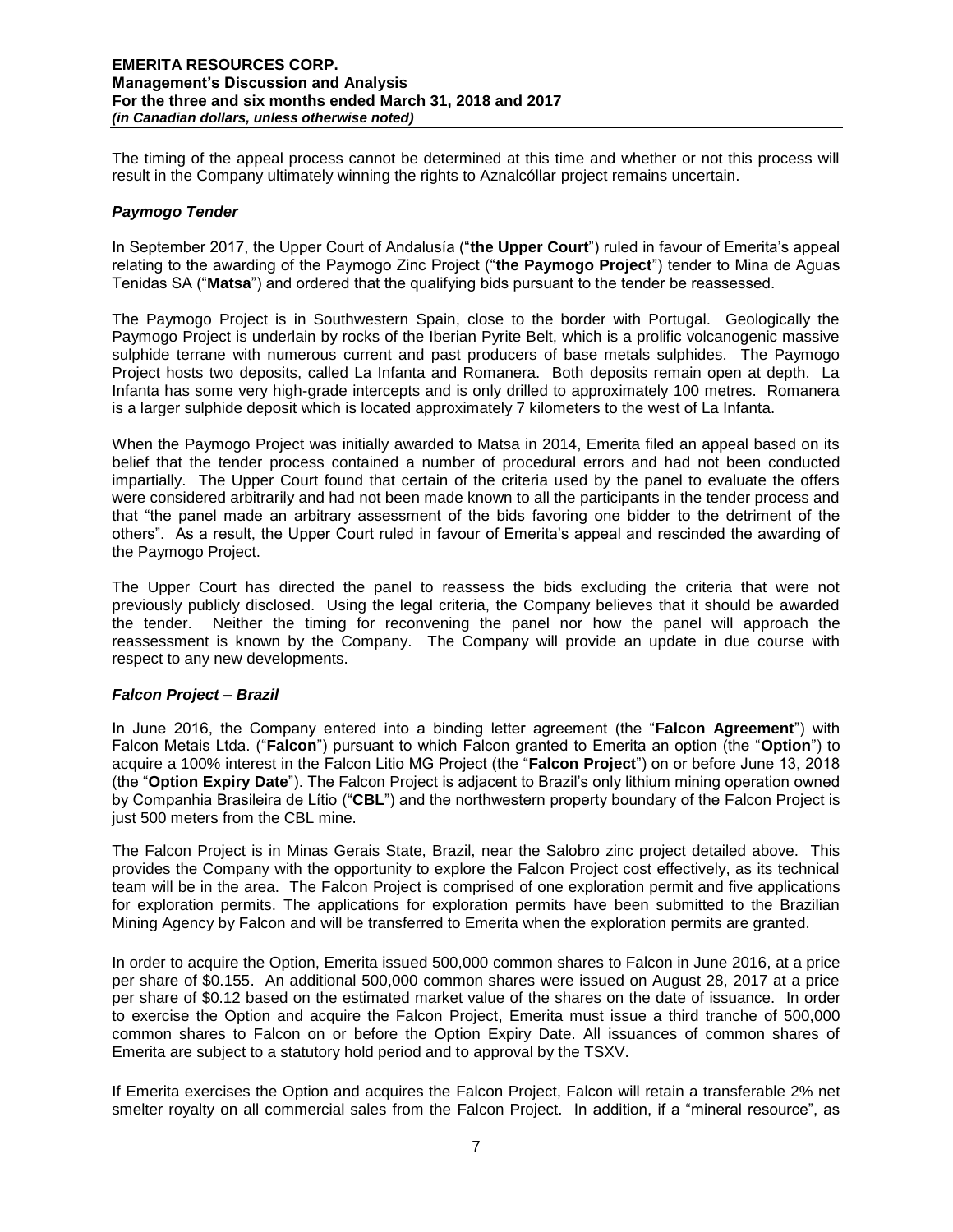defined in NI 43-101, of at least 20 million tonnes with a grade of at least 1.3% LiO2 is delineated at the Falcon Project, Emerita shall either, (i) pay CAD\$5 million in cash to Falcon or, by its sole discretion, (ii) issue CAD\$5 million worth (to be determined on a reasonable volume weighted average price basis) of common shares to Falcon (the "**Resource Consideration**").

The Resource Consideration shall only be paid by Emerita if (i) the mineral resource is verified by a "qualified person", as such term is defined in NI 43-101, who is independent of Emerita and Falcon, and (ii) at least 50% of the mineral resource is categorized as an "indicated mineral resource" or "measured mineral resource", as defined in NI 43-101.

Pursuant to the Agreement, Falcon will hold the Project in trust for Emerita until Emerita exercises the Option and the Project is assigned and transferred to Emerita. If Emerita does not exercise the Option by the Option Expiry Date, Falcon will retain the Project.

#### **Liquidity and Capital Resources**

As at March 31, 2018, the Company had working capital surplus of \$484,456 (September 30, 2017 – working capital deficit of \$1,460,184), which included a cash balance of \$1,394,082 (September 30, 2017 - \$518,719), amounts receivable of \$475,425 (September 30, 2017 - \$109,003), and prepaid expenses and advances of \$58,331 (September 30, 2017 - \$28,912), offset by accounts payable and accrued liabilities of \$1,443,382 (September 30, 2017 - \$2,116,818).

On December 20, 2017, the Company completed a private placement financing by issuing 43,426,000 units at a price of \$0.10 per unit for gross proceeds of \$4,342,600. Each unit is comprised of one common share and one half of one common share purchase warrant. Each whole warrant is exercisable at a price of \$0.20 per warrant until December 20, 2019. The proceeds were used towards closing the acquisition of the Salobro zinc project in Brazil, to commence the exploration programs of both the Salobro zinc project and the Plaza Norte zinc project in Spain, and will be used for future acquisitions of mineral properties and for general corporate purposes. In addition, 2,097,095 broker options were issued, exercisable at a price of \$0.10 per broker option into one common share of the Company, until December 20, 2019.

# **Results of Operations**

During the three and six months ended March 31, 2018, the Company recorded a loss of \$428,080 and \$874,872, or \$0.00 and \$0.01 per share, respectively, compared with a loss of \$258,918 and \$647,341, or \$0.00 and \$0.01 per share, during the comparable three and six months ended March 31, 2017.

Expenses incurred during the three and six months ended March 31, 2018 included \$372,254 and \$684,703 in consulting and management fees; \$45,939 and \$80,089 in shareholder communications, filing fees, and promotional expenses; \$51,214 and \$85,819 in travel expense; \$22,622 and \$34,466 in office expenses for office administration services; and \$11,060 and \$20,302 in professional fees related to legal expenses and the preparation and audit of the Company's financial statements. During the three and six months ended March 31, 2018, project evaluation expenses of \$(\$69,179) and \$6,726 were incurred relating to the evaluation of mineral properties within Spain and Brazil.

Expenses incurred during the three and six months ended March 31, 2017 included \$102,406 and \$312,885 in consulting and management fees; \$15,470 and \$23,567 in shareholders communications and filing fees; \$11,756 and \$11,756 in travel expense; \$12,160 and \$59,173 in office expenses for office administration services; \$17,200 and \$24,748 in professional fees related to the preparation and audit of the Company's financial statements; and \$29,706 and \$65,025 in share-based compensation expenses. In addition, project evaluation expenses of \$67,897 and \$157,464 were incurred, relating to the evaluation of mineral properties in Spain.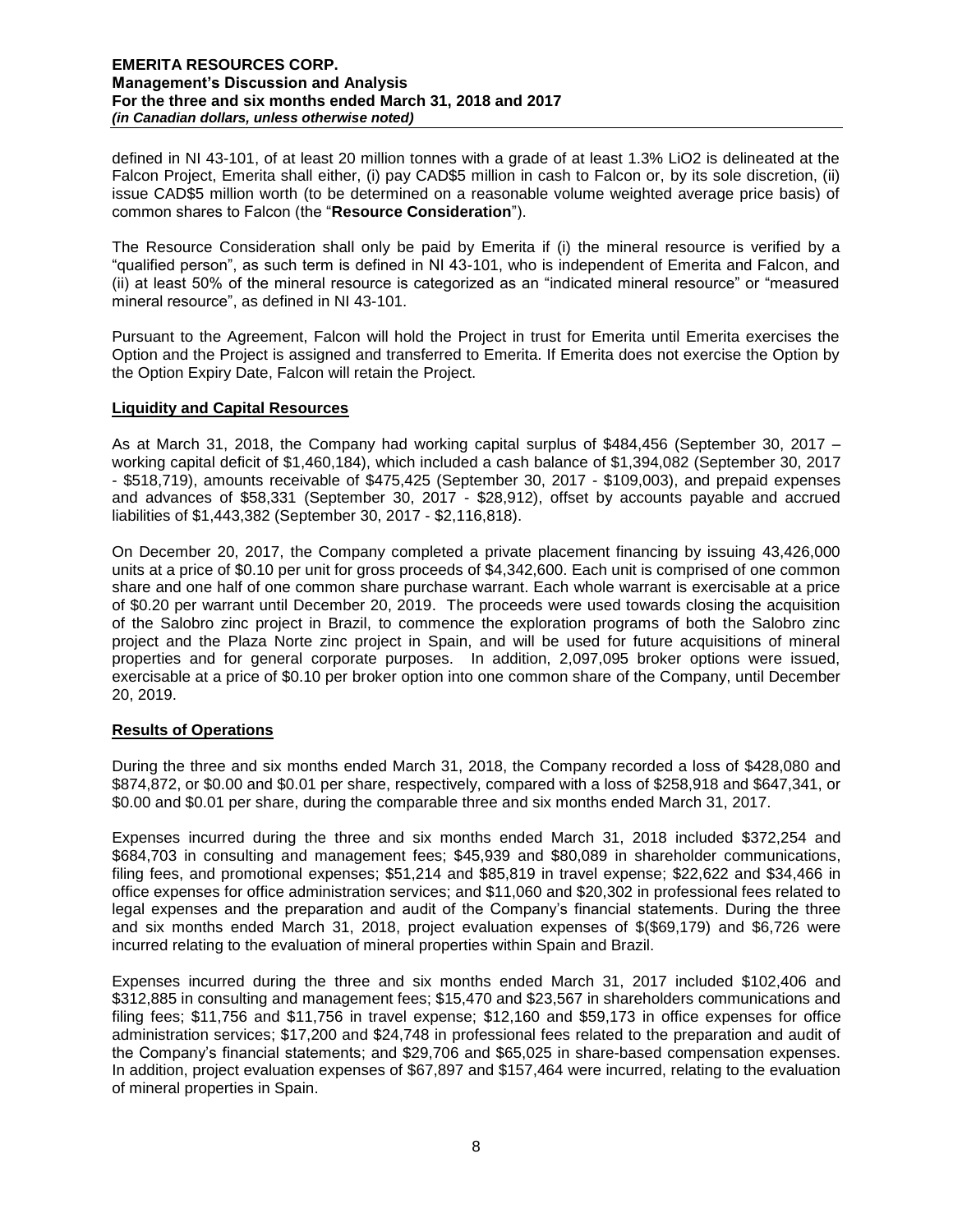#### **Cash flows**

#### *Six months ended March 31, 2018*

During the six months ended March 31, 2018, the Company used cash of \$1,938,694 on operating activities. Cash used in operating activities consisted primarily of new project evaluation expenses incurred on the Company's properties in Spain and Brazil, and corporate general and administrative expenses.

During the six months ended March 31, 2018, investing activities used \$1,262,678, which related to the Company's investment in both its joint arrangement and its mineral properties.

During the six months ended March 31, 2018, financing activities generated \$4,076,735, consisting of the proceeds from the Company's private placement financing, and the exercise of 100,000 of the Company's outstanding warrants.

#### *Six months ended March 31, 2017*

During the six months ended March 31, 2017, the Company used cash of \$371,022 on operating activities. Cash used in operating activities consisted mainly of new project evaluation expenses incurred on the Company's properties in Spain, and corporate general and administrative expenses.

During the six months ended March 31, 2017, investing activities used cash of \$31,993 which related to the proceeds from the disposal of property, plant and equipment as well as office equipment and general overhead for exploration and evaluation expenditures on the Company's properties in Spain.

During the six months ended March 31, 2017, financing activities generated \$522,200 in cash, which consisted of the exercise of 200,000 of the Company's stock options and 5,022,000 of the Company's outstanding warrants.

# **Off-Balance Sheet Items**

As at March 31, 2018, the Company did not have any off-balance sheet items.

# **Select Annual Information**

Select annual financial information for the years ended September 30, 2017, 2016 and 2015 is presented in the table below:

|                                   | 2017        | 2016                     | 2015        |  |
|-----------------------------------|-------------|--------------------------|-------------|--|
|                                   |             |                          |             |  |
| Revenues                          |             | $\overline{\phantom{a}}$ |             |  |
| Loss and comprehensive loss       | (2,522,973) | (1,520,994)              | (2,386,390) |  |
| Loss per share, basic and diluted | (0.03)      | (0.02)                   | (0.05)      |  |
| <b>Total assets</b>               | 1,164,665   | 1,638,331                | 1,196,621   |  |
| Working capital ('000s)           | (1,460)     | (1,007)                  | (980)       |  |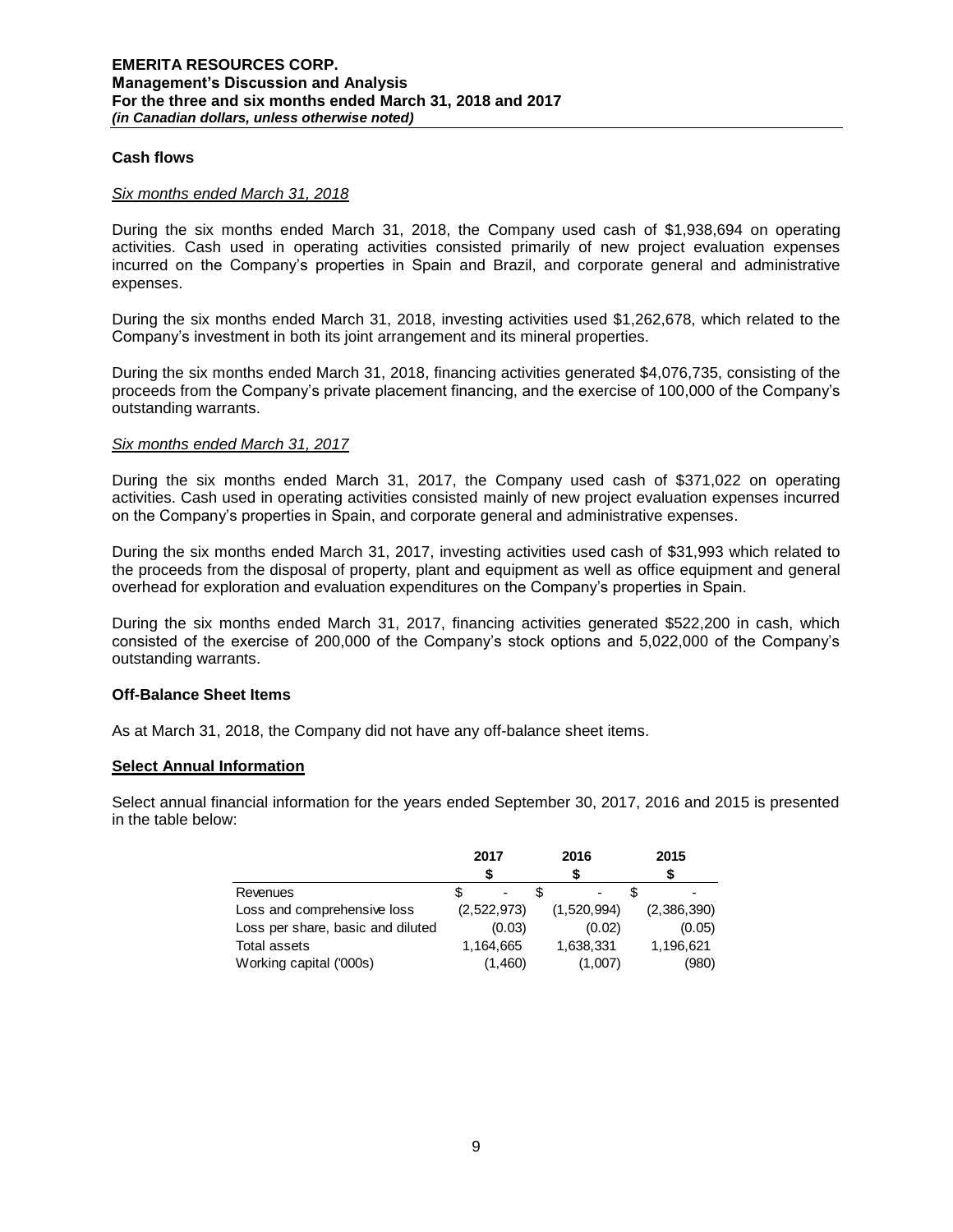# **Select Quarterly Information**

Select quarterly financial information for the most recent eight quarters is presented in the table below:

|                    |             | Operating |             |                |                     |
|--------------------|-------------|-----------|-------------|----------------|---------------------|
| <b>Period</b>      | Revenue (1) | costs     | Loss        | Loss per share | <b>Total assets</b> |
|                    |             |           |             |                |                     |
| Q2- March 2018     |             | 433,910   | (428,080)   | (0.00)         | 3,793,092           |
| Q1- December 2017  |             | 478,195   | (446, 792)  | (0.01)         | 4,327,116           |
| Q4- September 2017 |             | 544,344   | (1,439,053) | (0.02)         | 1,164,665           |
| Q3- June 2017      |             | 423,701   | (436, 579)  | (0.00)         | 2,180,500           |
| Q2- March 2017     |             | 256,595   | (258, 918)  | (0.00)         | 1,735,564           |
| Q1- December 2016  |             | 398,023   | (388, 423)  | (0.01)         | 1,426,004           |
| Q4- September 2016 |             | 560,597   | (725, 720)  | (0.01)         | 1,638,331           |
| Q3- June 2016      |             | 387,941   | (382, 153)  | (0.00)         | 1,848,105           |
| Q2- March 2016     |             | 400,244   | (395,964)   | (0.01)         | 1,251,012           |

Explanatory Notes:

1) The Company has no sales revenues.

#### **Financial Instruments**

Financial instruments recorded at fair value on the statement of financial position are classified using a fair value hierarchy that reflects the significance of the inputs used in making the measurements. The fair value hierarchy has the following levels:

- a) Level 1 Unadjusted quoted prices in active markets for identical assets or liabilities;
- b) Level 2 Inputs other than quoted prices that are observable for assets or liabilities, either directly or indirectly; and
- c) Level 3 Inputs for assets and liabilities that are not based on observable market data.

The fair value hierarchy requires the use of observable market inputs whenever such inputs exist. A financial instrument is classified to the lowest level of the hierarchy for which a significant input has been considered in measuring fair value.

The Company's financial instruments include cash, and accounts payable and accrued liabilities. The carrying values of these financial instruments reported in the statement of financial position approximate their respective fair values due to the relatively short-term nature of these instruments.

As at March 31, 2018, the Company had no instruments to classify in the fair value hierarchy.

The Company's risk exposures and the impact on the Company's financial instruments are summarized below:

(a) *Credit risk* 

Counterparty credit risk is the risk that the financial benefits of contracts with a specific counterparty will be lost if a counterparty defaults on its obligations under the contract. This includes any cash amounts owed to the Company by those counterparties, less any amounts owed to the counterparty by the Company where a legal right of set-off exists and includes the fair values of contracts with individual counterparties which are recorded in the financial statements.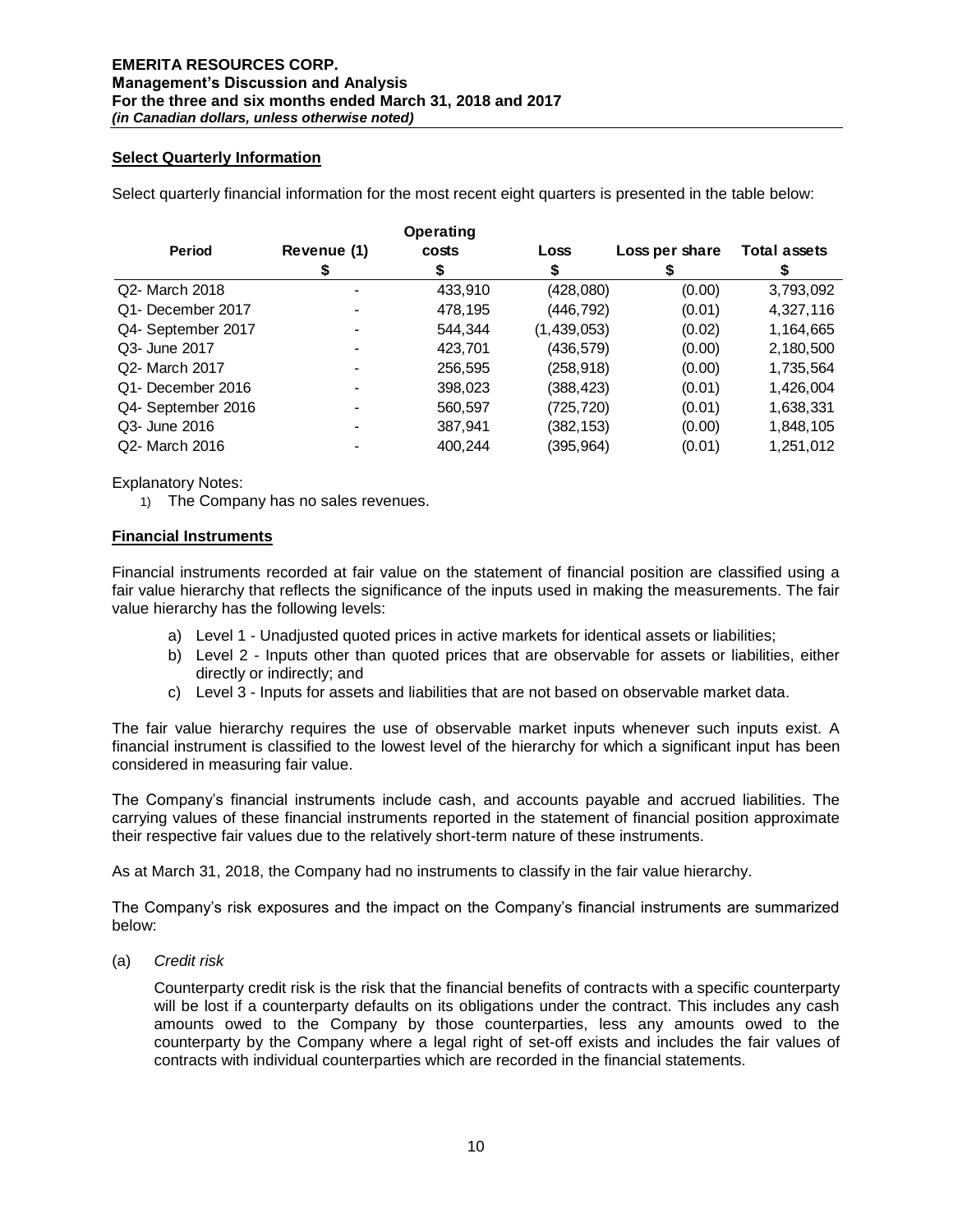#### *a. Trade credit risk*

The Company is not exposed to significant trade credit risk.

b. *Cash*

In order to manage credit and liquidity risk, the Company's policy is to invest only in highly rated investment grade instruments that have maturities of three months or less. Limits are also established based on the type of investment, the counterparty and the credit rating.

(b) *Currency risk* 

Currency risk is the risk that the fair value of, or future cash flows from, the Company's financial instruments will fluctuate because of changes in foreign exchange rates. The Company's foreign currency risk arises primarily with respect to the Euro and Brazilian reals from its property interests in Spain and Brazil, and US dollars from operations. Fluctuations in the exchange rates between these currencies and the Canadian dollar could have a material effect on the Company's business, financial condition and results of operations. The Company does not engage in any hedging activity to mitigate this risk.

As at September 30, 2017 and March 31, 2018, the Company had the following financial instruments and denominated in foreign currency (expressed in Canadian dollars):

|                                          | Euro      | <b>US dollars</b> |
|------------------------------------------|-----------|-------------------|
| Cash                                     | 5.453     | 7.570             |
| Accounts payable and accrued liabilities | (444.057) | (394, 777)        |
|                                          | (438,604) | (387, 207)        |

| September 30, 2017                       |   |                |            |
|------------------------------------------|---|----------------|------------|
|                                          |   | Euro           | US dollars |
| Cash                                     | Φ | 47.914         | 1.093      |
| Accounts payable and accrued liabilities |   | (390.345)      | (468.906)  |
|                                          |   | $(342.431)$ \$ | (467, 813) |

A 10% strengthening (weakening) of the Canadian dollar against the Euro and US dollar would decrease (increase) net loss by approximately \$44,000 (September 30, 2017- \$34,000) and \$39,000 (September 30, 2017- \$47,000), respectively.

*(c) Liquidity risk* 

Liquidity risk is the risk that an entity will encounter difficulty in meeting obligations associated with financial liabilities. The Company's approach to managing liquidity risk is to ensure that it will have sufficient liquidity to meet liabilities when due. At March 31, 2018, the Company had a cash balance of \$1,394,082 (September 30, 2017 - \$518,719) to settle current liabilities of \$1,443,382 (September 30, 2017 - \$2,116,818). The Company's trade payables have contractual maturities of less than 30 days and are subject to normal trade terms.

#### *(d) Commodity / Equity price risk*

The Company is exposed to price risk with respect to commodity and equity prices. Equity price risk is defined as the potential adverse impact on the Company's earnings due to movements in individual equity prices or general movements in the level of the stock market. Commodity price risk is defined as the potential adverse impact on earnings and economic value due to commodity price movements and volatilities. The Company closely monitors commodity prices, as it relates to gold, individual equity movements and the stock market to determine the appropriate course of action to be taken by the Company. Commodity price risk is remote as the Company is not a producing entity.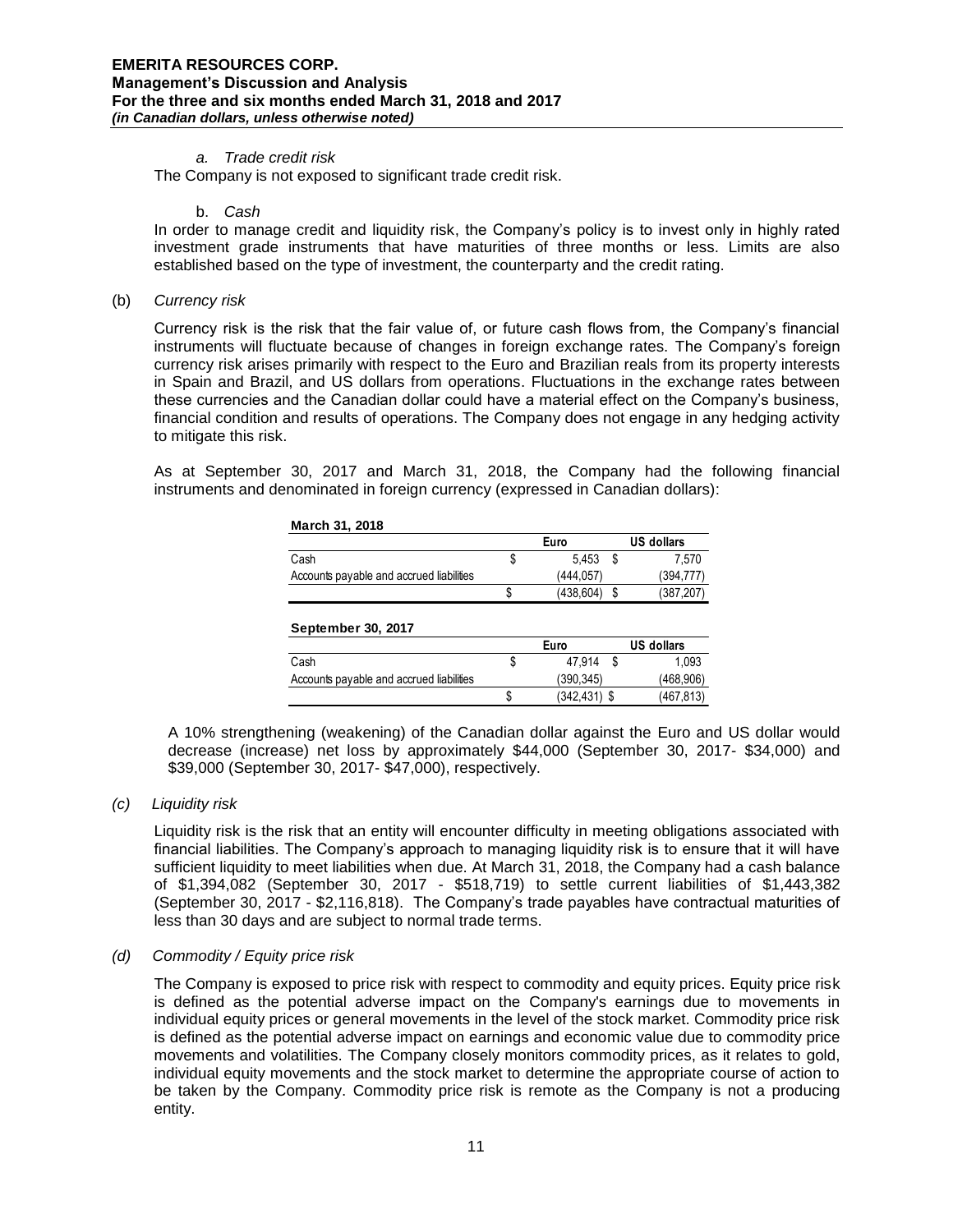# **Critical Accounting Policies**

The Company's significant accounting policies are described in Note 2 to the audited consolidated financial statements for the year ended September 30, 2017. The preparation of statements in conformity with IFRS requires management to make estimates and assumptions that affect the reported amounts of assets and liabilities at the date of the financial statements and reported amounts of expenses during the reporting period. Actual outcomes could differ from these estimates. The following is a list of the accounting policies that management believes are critical, due to the degree of uncertainty regarding the estimates and assumptions involved and the magnitude of the asset, liability or expense being reported:

- Foreign currencies
- Exploration and evaluation properties

# *Foreign currencies*

The Foreign currency translation presentation and functional currency of the Company and its subsidiary is the Canadian dollar.

Transactions in currencies other than the functional currency are recorded at the rates of exchange prevailing on the dates of the transactions. At each financial position reporting date, monetary assets and liabilities that are denominated in foreign currencies are translated at the rates prevailing at the date of the statement of financial position. Exchange differences are recognized in operations in the period in which they arise.

The Company makes expenditures and incurs costs in Euros ("EUR") and United States Dollars ("US\$"). At March 31, 2018, one Canadian dollar was worth US\$0.7756 (September 30, 2017– US\$0.8013) and EUR 0.6302 (September 30, 2017 – EUR 0.6783). During the six months ended March 31, 2018, the average value of one Canadian dollar was US\$0.7885 (September 30, 2017 – US\$0.7612) and EUR 0.6552 (September 30, 2017 – EUR 0.6898).

# *Exploration and evaluation properties*

|                                          | Salobro        | Las Morras      | <b>Falcon Litio</b> |              |
|------------------------------------------|----------------|-----------------|---------------------|--------------|
|                                          | <b>Project</b> | <b>Property</b> | <b>Project</b>      | <b>Total</b> |
|                                          |                |                 |                     |              |
| Balance, September 30, 2017              |                | 339,994         | 137,500             | 477,494      |
| Cost incurred during the period:         |                |                 |                     |              |
| Purchase option (a) (b)                  | 100,000        | (100,000)       |                     |              |
| Land management fees, taxes and permits  | 442,706        |                 |                     | 442,706      |
| Labour, contract geologists, prospectors | 200,989        |                 |                     | 200,989      |
| Field expenses                           | 4.824          |                 |                     | 4,824        |
| Drilling & geophysics                    | 36,431         |                 |                     | 36,431       |
| Travel, meals and accommodations         | 30,539         |                 |                     | 30,539       |
| Legal fees                               | 294.413        | $\blacksquare$  |                     | 294.413      |
| Project overhead costs                   | 90.098         |                 |                     | 90,098       |
| <b>Balance, March 31, 2018</b>           | 1,200,000      | 239.994         | 137.500             | 1.577.494    |

Once a license to explore an area has been secured, expenditures on exploration and evaluation activities are capitalized to exploration and evaluation properties and classified as a component of property, plant and equipment.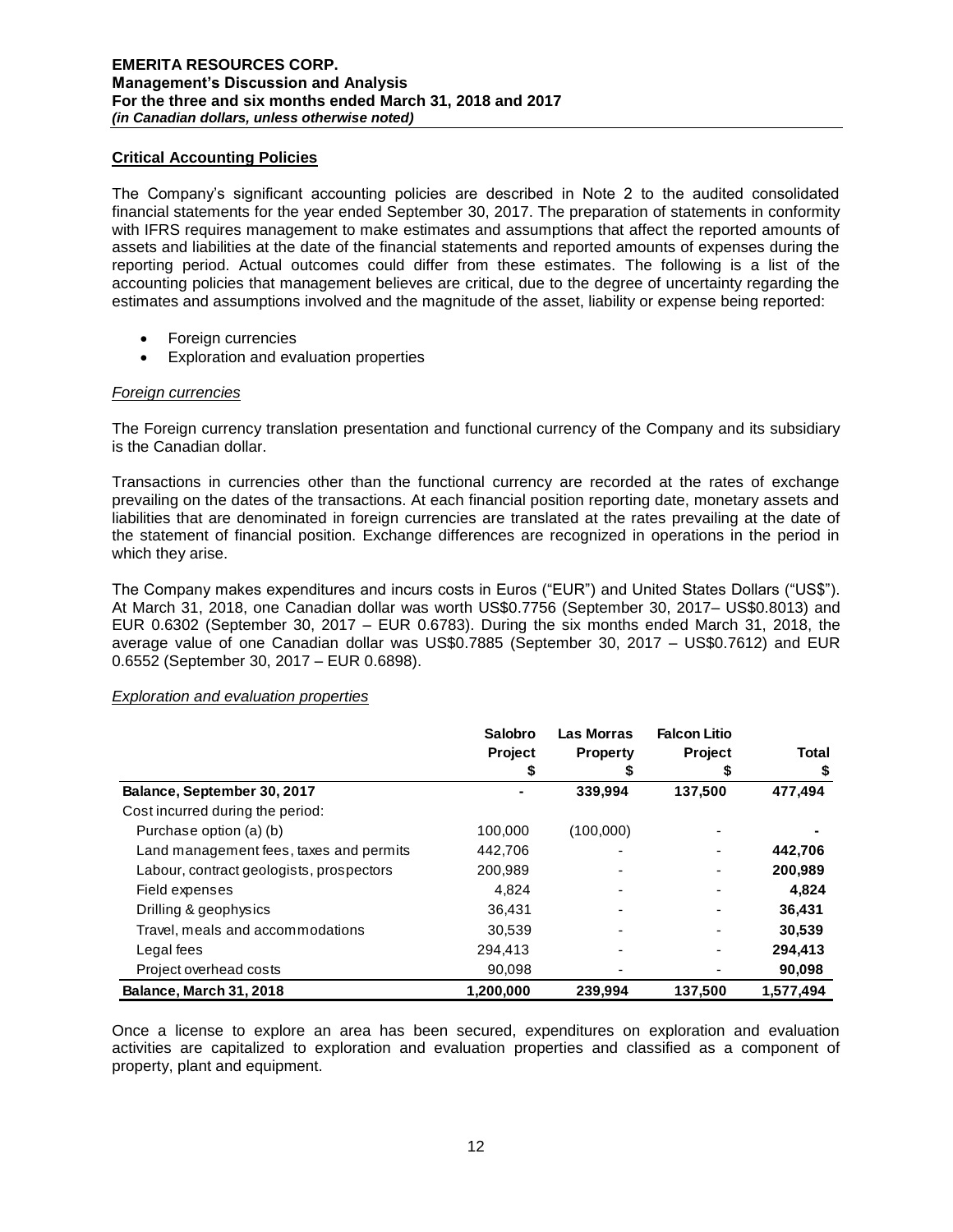Exploration expenditures relate to the initial search for deposits with economic potential and to detailed assessments of deposits or other projects that have been identified as having economic potential.

Management reviews the carrying value of capitalized exploration and evaluation costs at least annually. The review is based on the Company's intentions for the development of the undeveloped property. Subsequent recovery of the resulting carrying value depends on successful development or sale of the undeveloped project. If a project does not prove viable or management determines that impairment is required, all irrecoverable costs associated with the project net of any impairment provisions are written off to operations.

The recoverability of amounts shown for exploration and evaluation properties is dependent upon the discovery of economically recoverable reserves, the ability of the Company to obtain financing to complete development of the properties, and on future production or proceeds of disposition.

Costs recovered in excess of the carrying amount are recognized in operations. At March 31, 2018, the Company had exploration and evaluation properties on the statement of financial position of \$1,577,494 (September 30, 2017 - \$477,494).

# **Commitments and Contingencies**

The Company's exploration activities are subject to various laws and regulations governing the protection of the environment. These laws and regulations are continually changing and generally becoming more restrictive. The Company believes its operations are materially in compliance with all applicable laws and regulations. The Company expects to make expenditures to comply with such laws and regulations.

The Company is party to certain management contracts. These contracts contain minimum commitments of approximately \$324,000 (2017 - \$300,000) and additional contingent payments of up to approximately \$1,235,000 (2017 - \$1,160,000) upon the occurrence of a change of control. As a triggering event has not taken place, the contingent payments have not been reflected in these consolidated financial statements.

The Company is subject to various claims, lawsuits and other complaints arising in the ordinary course of business. The Company records provisions for losses when claims become probable and the amounts are estimable. Although the outcome of such matters cannot be determined, it is the opinion of management that the final resolution of these matters will not have a material adverse effect on the Company's financial condition, operations or liquidity.

The Company has been named as a defendant in a claim made by a group of companies regarding the payment of outstanding amounts owing to the group of companies relating to certain advertising services. The plaintiff is seeking payment in the amount of  $\epsilon$  208,457 (approximately \$330,000). Although the ultimate outcome of this action cannot be ascertained at this time and the results of legal proceedings cannot be predicted with certainty, management believes this claim to be without merit.

# **Transactions with Related Parties**

The Company shares office space with other companies who may have common officers or directors. The costs associated with this space are administered by an unrelated company.

As at March 31, 2018, an amount of \$816,277, included in accounts payable, were owed to directors and officers of the Company (September 30, 2017 - \$972,436). The amounts outstanding on fees are unsecured, non-interest bearing, with no fixed terms of repayment.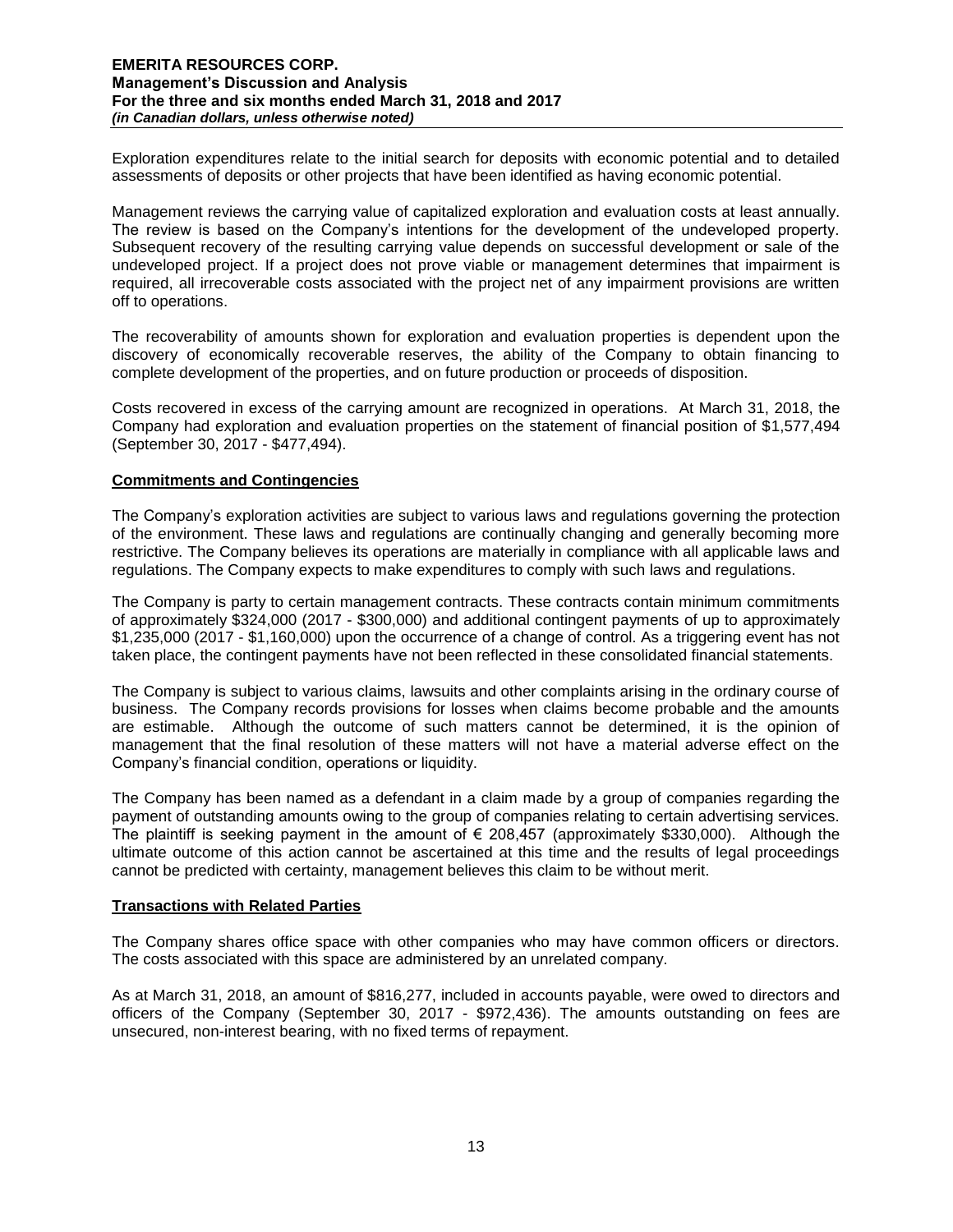#### *Compensation of key management personnel of the Company*

In accordance with IAS 24, key management personnel are those persons having authority and responsibility for planning, directing and controlling the activities of the Company directly or indirectly, including any directors (executive and non-executive) of the Company. During the six months ended March 31, 2018 and 2017, the remuneration of directors and other key management personnel are as follows:

|                     | Six months ended |         |      |         |  |
|---------------------|------------------|---------|------|---------|--|
|                     | March 31.        |         |      |         |  |
|                     |                  | 2018    |      | 2017    |  |
| Short-term benefits |                  | 268,555 | - \$ | 225.431 |  |

# **Risk Factors**

Mining exploration inherently contains a high degree of risk and uncertainty, which even a combination of careful evaluation, experience and knowledge may not eliminate. The following are certain factors relating to the business of the Company, which investors should carefully consider when making an investment decision concerning the Company's shares. These risks and uncertainties are not the only ones facing the Company. Additional risks and uncertainties not presently known that the Company currently deems immaterial, may also impair the operations of the Company. If any such risks occur, the financial condition, liquidity and results of operations of the Company could be materially adversely affected and the ability of the Company to implement its growth plans could be adversely affected. An investment in the Company is speculative. An investment in the Company will be subject to certain material risks and investors should not invest in securities of the Company unless they can afford to lose their entire investment. The following is a description of certain risks and uncertainties that may affect the Company.

# *Substantial Capital Requirements and Liquidity*

Substantial additional funds for the establishment of the Company's current and planned operations will be required. No assurances can be given that the Company will be able to raise the additional funding that may be required for such activities, should such funding not be fully generated from operations. Mineral prices, environmental rehabilitation or restitution, current financial conditions, revenues, taxes, capital expenditures, operating expenses and geological results are all factors which will have an impact on the amount of additional capital that may be required. To meet such funding requirements, the Company may be required to undertake additional equity financing, which would be dilutive to shareholders. Debt financing, if available, may also involve restrictions on financing and operating activities. There is no assurance that additional financing will be available on terms acceptable to the Company or at all. If the Company is unable to obtain additional financing as needed, it may be required to reduce the scope of its operations and pursue only those projects that can be funded through cash flows generated from its existing operations, if any.

# *Financing Risks and Dilution to Shareholders*

The Company will have limited financial resources, no operations and no revenues. Even if the Company's exploration program on one or more of the properties is successful, additional funds will be required for the purposes of further exploration and development. There can be no assurance that the Company will be able to obtain adequate financing in the future or that such financing will be available on favourable terms or at all. It is likely such additional capital will be raised through the issuance of additional equity which would result in dilution to the Company's shareholders.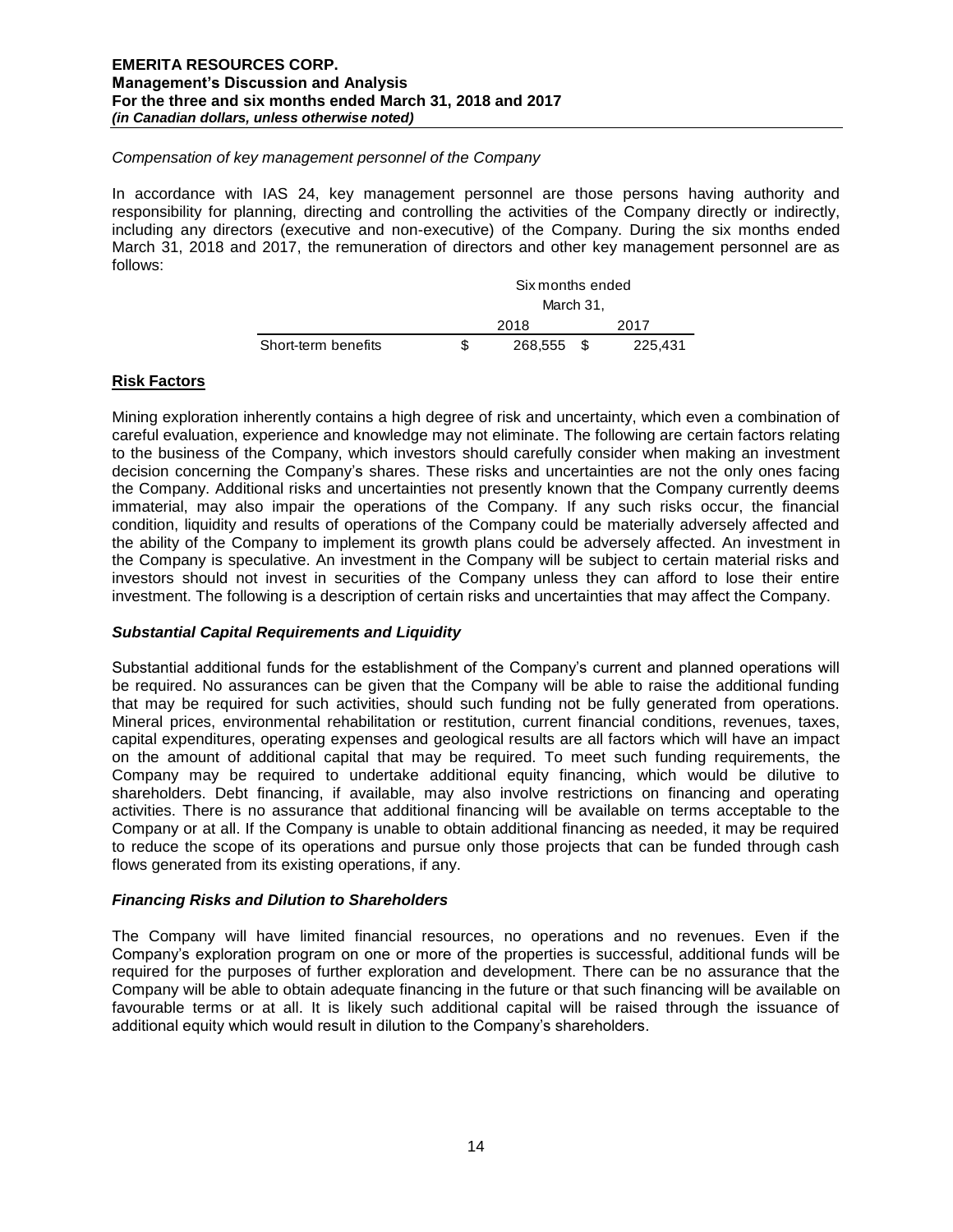# *Limited Operating History*

The Company is a relatively new company with limited operating history. The Company only recently acquired its interest in its material properties and the Company has no history of business or mining operations, revenue generation or production history. The Company has yet to generate a profit from their activities. The Company will be subject to all the business risks and uncertainties associated with any new business enterprise, including the risk that it will not achieve its growth objective. The Company anticipates that it may take several years to achieve positive cash flow from operations.

# *No Mineral Resources or Mineral Reserves*

Resource exploration is a speculative business, characterized by a number of significant risks including, among other things, unprofitable efforts resulting not only from the failure to discover mineral deposits but also from finding mineral deposits that, though present, are insufficient in quantity and quality to return a profit from production. The marketability of minerals acquired or discovered by the Company may be affected by numerous factors which are beyond the control of the Company and which cannot be accurately predicted, such as market fluctuations, the proximity and capacity of milling facilities, mineral markets and processing equipment, and such other factors as government regulations, including regulations relating to royalties, allowable production, importing and exporting of minerals, and environmental protection, the combination of which factors may result in the Company not receiving an adequate return of investment capital.

The Company's properties are in the exploration stage only and, to date, no mineral resources or mineral reserves have been identified. Development of the Company's properties will follow only if favourable exploration results are obtained. The business of exploration for minerals and mining involves a high degree of risk. Few properties that are explored are ultimately developed into producing mines. There is no assurance that any mineral resources or mineral reserves will be identified or developed. The longterm profitability of the Company's operations will in part be directly related to the costs and success of its exploration programs, which may be affected by a number of factors.

Substantial expenditures are required to establish mineral resources and mineral reserves and to develop the mining and processing facilities and infrastructure at any site chosen for mining. Although substantial benefits may be derived from the discovery of a major mineralized deposit, no assurance can be given that minerals will be discovered in sufficient quantities to justify commercial operations or that funds required for development can be obtained on a timely basis.

# *Fluctuating Mineral Prices*

The economics of mineral exploration are affected by many factors beyond the Company's control, including commodity prices, the cost of operations, variations in the grade of minerals explored and fluctuations in the market price of minerals. Depending on the price of minerals, the Company may determine that it is impractical to continue a mineral exploration operation.

Mineral prices are prone to fluctuations and the marketability of minerals is affected by government regulation relating to price, royalties, allowable production and the importing and exporting of minerals, the effect of which cannot be accurately predicted. There is no assurance that a profitable market will exist for the sale of any minerals that may be found on the Properties.

#### *Regulatory, Permit and License Requirements*

The current or future operations of the Company require permits from various governmental authorities, and such operations are and will be governed by laws and regulations that may concern, among other things, exploration, development, production, taxes, labour standards, occupational health, waste disposal, toxic substances, land use, environmental protection, site safety and other matters. Companies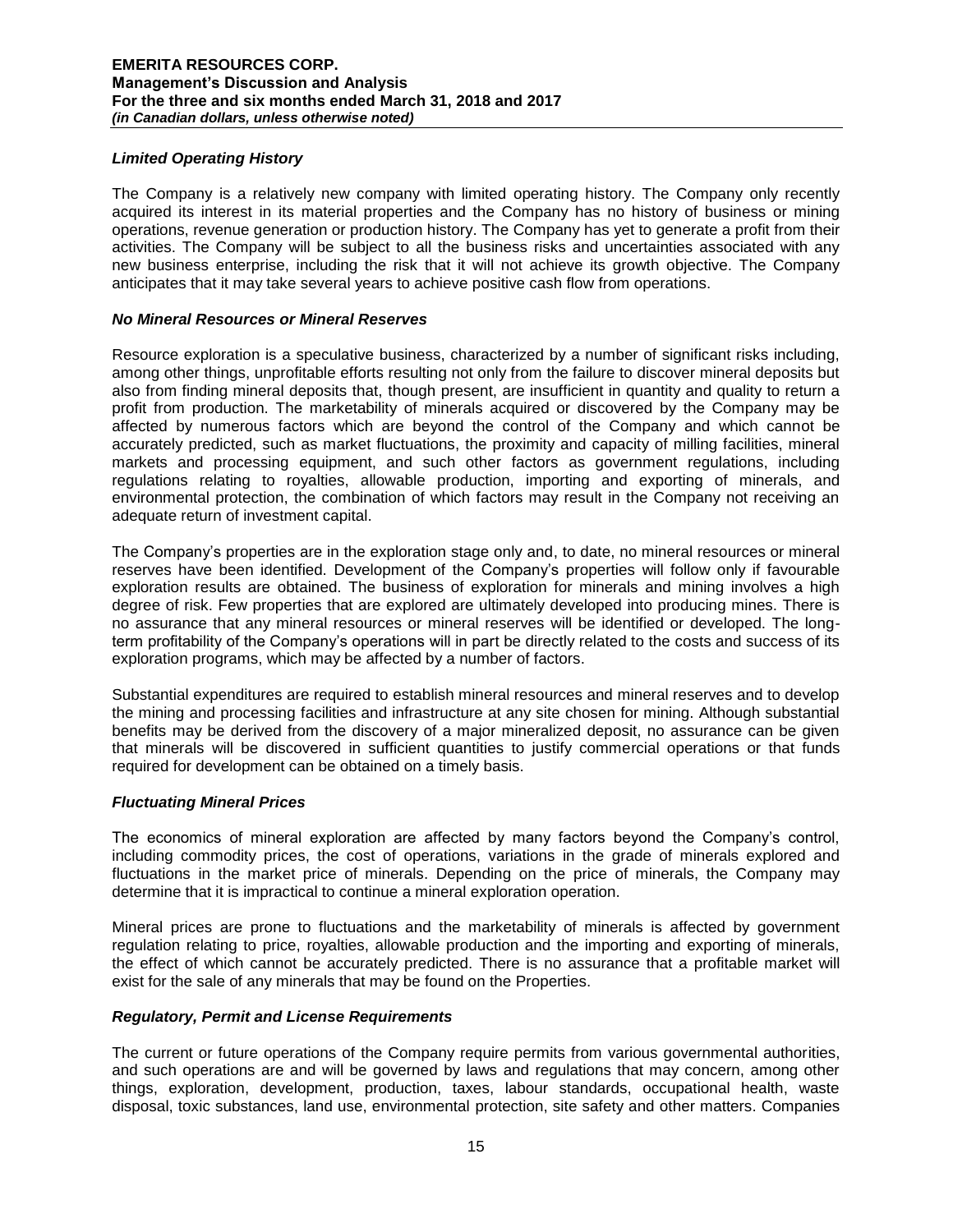engaged in the exploration and development of mineral properties generally experience increased costs and delays in development and other schedules because of the need to comply with applicable laws, regulations and permits. There can be no assurance that all permits which the Company may require for facilities and the conduct of exploration and development operations on its properties will be obtainable on reasonable terms, or that such laws and regulations will not have an adverse effect on any exploration or development project which the Company might undertake.

Failure to comply with applicable laws, regulations and permitting requirements may result in enforcement actions, including orders issued by regulatory or judicial authorities causing operations to cease or be curtailed and may include corrective measures requiring capital expenditures, installation of additional equipment or remedial actions. Parties engaged in exploration and development operations may be required to compensate those suffering loss or damage by reason of the exploration and development activities and may have civil or criminal fines or penalties imposed upon them for violation of applicable laws or regulations. Amendments to current laws, regulations and permits governing operations and activities of mineral companies, or more stringent implementation thereof, could have a material adverse impact on the Company and cause increases in capital expenditures or exploration and development costs, or require abandonment or delays in the development of new or existing properties.

With respect to the Aznalcóllar and Paymogo tender appeal processes, there can be no certainty with respect to further developments of the appeal or the results of any recourse initiated by the applicable governmental entities in Spain with respect to the tender processes. In addition, there can be no certainty with respect to the timing regarding any potential resolution of the tender review processes, the ability of the Company to be successful with its appeal or the potential for the Company to be awarded either project.

# *Title to Properties*

Acquisition of title to mineral properties is a very detailed and time-consuming process. Title to, and the area of, mineral properties may be disputed. The Company cannot give an assurance that title to some or all the Company's interest in its properties will not be challenged or impugned. Mineral properties sometimes contain claims or transfer histories that examiners cannot verify. A successful claim that the Company does not have the interest it understands it has in its properties could cause the Company to lose any rights to explore, develop and mine any minerals on such properties without compensation for its prior expenditures relating thereto.

# *Competition*

The mineral exploration and development industry is highly competitive. The Company will have to compete with other companies, many of which have greater financial, technical and other resources than the Company, for, among other things, the acquisition of minerals claims, leases and other mineral interests, as well as for the recruitment and retention of qualified employees and other personnel. Failure to compete successfully against other companies could have a material adverse effect on the Company and its prospects.

# *Reliance on Management and Dependence on Key Personnel*

The success of the Company will be largely dependent upon the performance of its directors and officers and the ability to attract and retain key personnel. The loss of the services of these persons may have a material adverse effect on the Company's business and prospects. The Company will compete with numerous other companies for the recruitment and retention of qualified employees and contractors. There is no assurance that the Company can maintain the service of its directors and officers or other qualified personnel required to operate its business. Failure to do so could have a material adverse effect on the Company and its prospects.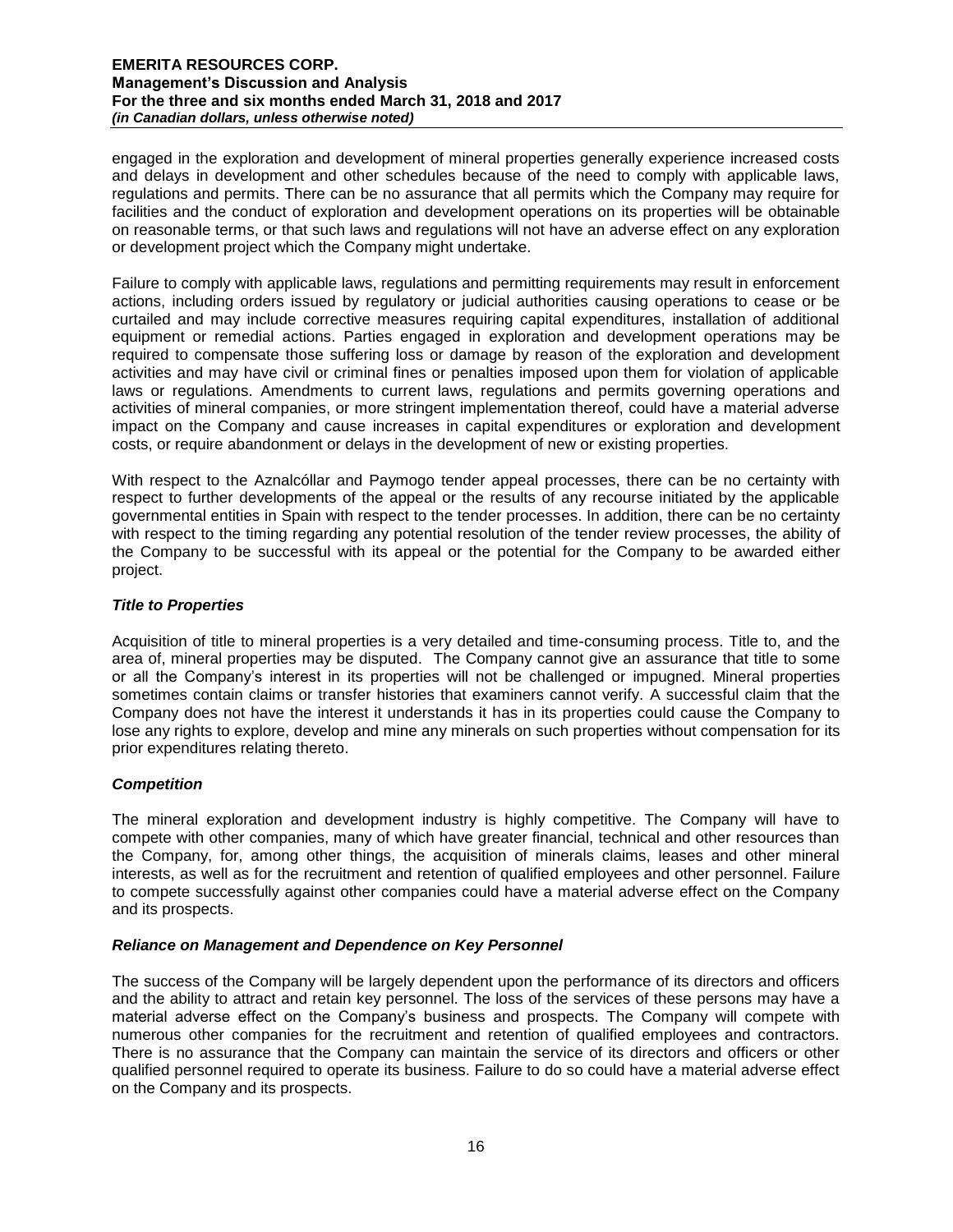# *Environmental Risks*

The Company's exploration and appraisal programs will, in general, be subject to approval by regulatory bodies. Additionally, all phases of the exploration, development and mining business present environmental risks and hazards and are subject to environmental regulation pursuant to a variety of international conventions and national and local laws and regulations. Environmental legislation provides for, among other things, restrictions and prohibitions on spills, releases or emissions of various substances produced in association with exploration, development and mining operations. The legislation also requires that wells and facility sites be operated, maintained, abandoned and reclaimed to the satisfaction of applicable regulatory authorities. Compliance with such legislation can require significant expenditures and a breach may result in the imposition of fines and penalties, some of which may be material. Environmental legislation is evolving in a manner expected to result in stricter standards and enforcement, larger fines and liability and potentially increased capital expenditures and operating costs.

#### *Local Resident Concerns*

Apart from ordinary environmental issues, the exploration, development and mining of the Company's properties could be subject to resistance from local residents that could either prevent or delay exploration and development of the properties.

#### *Conflicts of Interest*

Certain of the directors and officers of the Company will be engaged in, and will continue to engage in, other business activities on their own behalf and on behalf of other companies (including mineral resource companies) and, as a result of these and other activities, such directors and officers may become subject to conflicts of interest. The *Business Corporations Act* (British Columbia) ("**BCBCA**") provides that in the event that a director has a material interest in a contract or proposed contract or agreement that is material to a Company, the director shall disclose his interest in such contract or agreement and shall refrain from voting on any matter in respect of such contract or agreement, subject to and in accordance with the BCBCA. To the extent that conflicts of interest arise, such conflicts will be resolved in accordance with the provisions of the BCBCA.

# *Foreign Operations*

The Company's properties are located in Spain and Brazil. As such, the Company's proposed activities with respect to its properties will be subject to governmental, political, economic and other uncertainties, including but not limited to expropriation of property without fair compensation, repatriation of earnings, nationalization, currency fluctuations and devaluations, exchange controls and increases in government fees, renegotiation or nullification of existing concessions and contracts, changes in taxation policies, economic sanctions and the other risks arising out of foreign governmental sovereignty over the areas in which the Company's operations will be conducted, as well as risks including loss due to civil strife, acts of war, insurrections and the actions of national labour unions. Future government actions concerning the economy, taxation, or the operation and regulation of nationally important facilities such as mines, could have a significant effect on the Company. No assurances can be given that the Company's plans and operations will not be adversely affected by future developments in Spain and/or Brazil. Any changes in regulations or shifts in political attitudes will be beyond the Company's control and may adversely affect the Company's business.

# *Uninsurable Risks*

Exploration, development and production operations on mineral properties involve numerous risks, including unexpected or unusual geological operating conditions, rock bursts, cave-ins, fires, floods, earthquakes and other environmental occurrences, any of which could result in damage to, or destruction of, equipment and mines, damage to life or property, environmental damage and possible legal liability.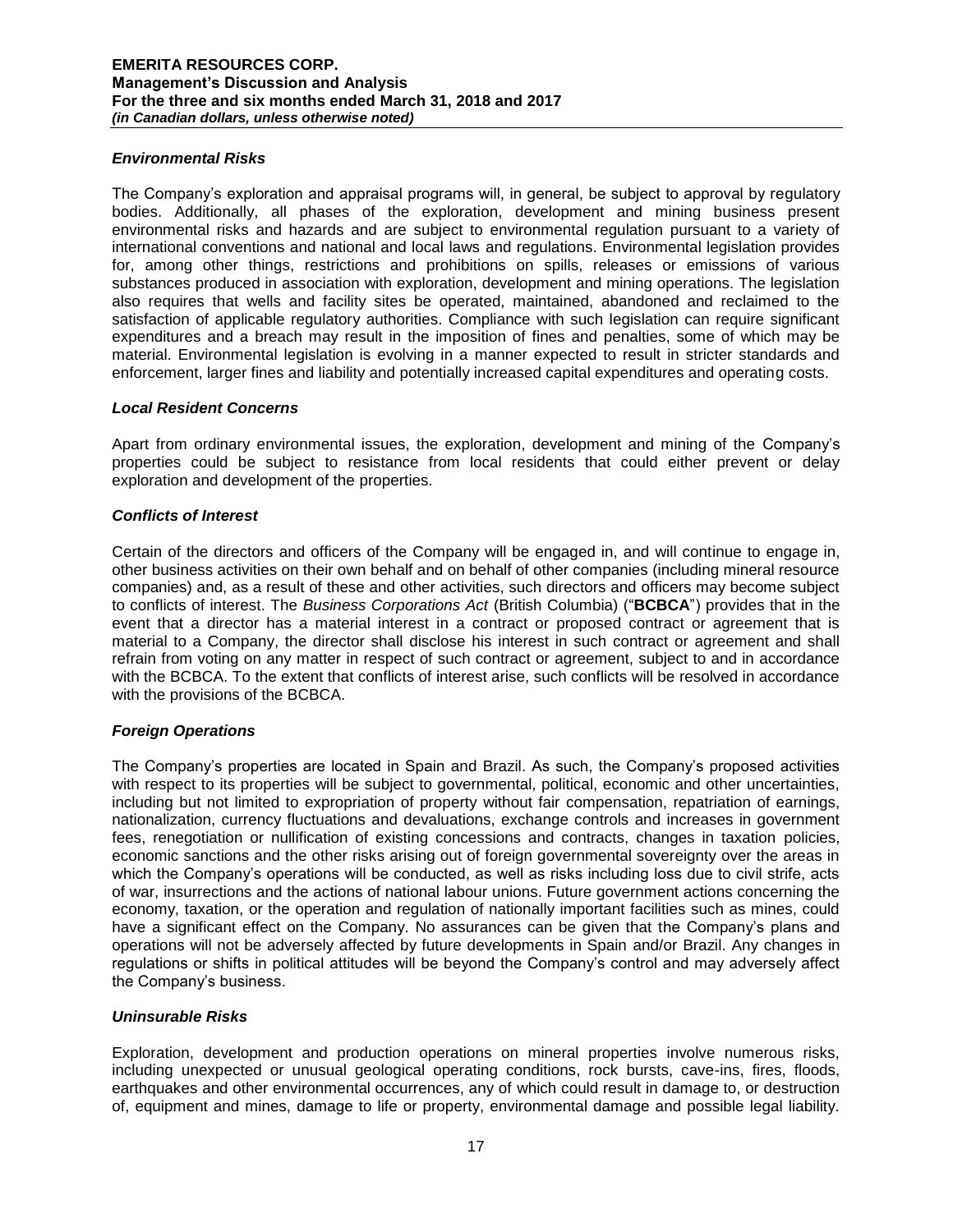Although precautions to minimize risk will be taken, operations are subject to hazards that may result in environmental pollution and consequent liability that could have a material adverse impact on the business, operations and financial performance of the Company. It is not always possible to obtain insurance against all such risks and the Company may decide not to insure against certain risks as a result of high premiums or other reasons. Should such liabilities arise, they could have an adverse impact on the Company's results of operations and financial condition and could cause a decline in the value of the Company securities.

# *Litigation*

The Company and/or its directors or officers may be subject to a variety of civil or other legal proceedings, with or without merit.

# **Outstanding Share Data**

On May 16, 2018, the Company received approval from the TSX-V to extend to August 20, 2018 the expiry date of 16,350,000 common share purchase warrants that were set to expire on May 20, 2018.

As a result, as at the date of this MD&A, the Company has:

- 1) 141,595,829 common shares outstanding;
- 2) 40,160,095 warrants outstanding, with expiry dates ranging from August 20, 2018 to December 20, 2019. If all of the warrants were exercised, 40,160,095 shares would be issued for gross proceeds of \$6,187,310.
- 3) 5,300,000 stock options outstanding with expiry dates ranging between August 29, 2021 and October 24, 2021. If all of the options are exercised, 5,300,000 shares would be issued for gross proceeds of \$530,000.